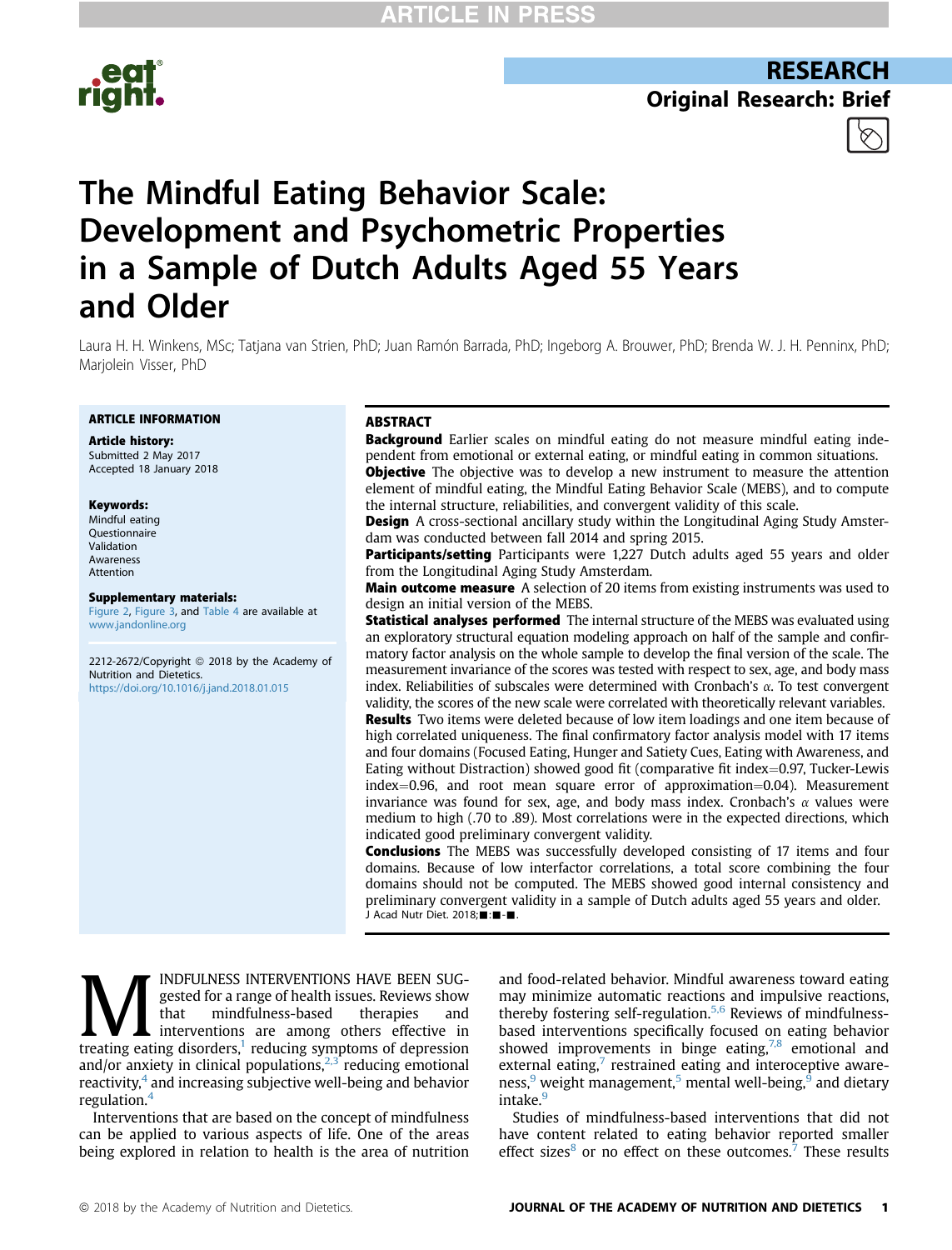## **RESEARCH** <u>research</u>

indicate that domain-specific mindfulness related to eating behavior may play an important role in the prevention and treatment of health issues related to overweight and disordered eating. Mindfulness is a difficult state to fully achieve, so focusing strictly on eating can make it easier to adapt to and more relevant for eating-related behavior.<sup>[5](#page-11-0)</sup>

Mindfulness that is related to eating behavior can be termed mindful eating. At present there are two mindful eating scales: the Mindful Eating Questionnaire  $(MEQ)^{10}$  $(MEQ)^{10}$  $(MEQ)^{10}$  and the Mindful Eating Scale (MES). $<sup>11</sup>$  Recently an abbreviated</sup> version of the  $MEQ^{12}$  was developed. For the development of the  $MEQ<sup>10</sup>$  six constructs were selected to construct subscales on, including the three constructs emotional eating, external eating, and disinhibition. The  $MES<sup>11</sup>$  was developed with the aim of including a subscale to measure nonjudgment—which the MEQ was lacking— and was inspired by two existing general scales for mindfulness. The abbreviated version of the MEQ was developed with the aim of obtaining a shorter tool that would be suitable in health contexts where time con-straints are at play.<sup>[12](#page-12-0)</sup> Although these scales make it possible to measure mindfulness specifically targeted at eating behavior, some issues arise that need to be addressed.

Because the  $MEQ<sup>10</sup>$  $MEQ<sup>10</sup>$  $MEQ<sup>10</sup>$  was developed based on existing eating behavior constructs, overlap between these different constructs may exist. For example, the MEQ contains the items "I recognize when food advertisements make me want to eat" and, "When I'm sad I eat to feel better," which assess external and emotional eating (eating in response to food-related cues or to negative mood). Furthermore, some items from the MEQ ask about very specific situations (ie, restaurant, parties, and all-you-can-eat buffets), which makes it difficult to measure general mindful eating in common situations.

The abbreviated version of the MEQ already deals with some of these issues by deleting items that were evaluated by experts as poorly representative of the construct of mindful eating.<sup>[12](#page-12-0)</sup> Although this shortened version of the MEQ thus measures mindful eating conceptually better, it still contains items on external eating (eg, "I notice when I'm eating from a dish or candy just because it's there"), items that ask about specific situations (eg, party or all-you-can-eat buffet), and two items with cross-loadings above 0.20. The test-retest validity and convergent validity were adequate. However, participants from specific settings such as yoga centers or weight-loss centers were overrepresented in the sample. This strategy is useful for allowing comparisons between different groups, although it leads to a composition of the sample that is not representative of the general population.

The MES was developed to be more in line with standard definitions of mindfulness, but a limitation is that the factor analysis was conducted on 127 predominantly female students, and a confirmatory factor analysis in a nonstudent sample was not conducted.<sup>[11](#page-12-0)</sup> Cronbach's  $\alpha$  for the unstructured eating factor was only .60, $^{11}$  and the items "I snack when I'm bored" and, "I eat between meals" from this factor do not seem to measure mindful eating. The factor nonreactivity is more likely an outcome of having learned mindfulness skills as opposed to being implicit in the construct.<sup>[13](#page-12-0)</sup>

For these reasons, the aim was to develop a new instrument to measure mindful eating that does not contain items on emotional and external eating—to open up the possibility to assess the independent effects of mindful eating, asks about general situations, and is evaluated in a large sample

#### RESEARCH SNAPSHOT

Research Question: What is the internal structure, reliability, and convergent validity of the Mindful Eating Behavior Scale, a new instrument to measure mindful eating?

Key Findings: The final confirmatory factor analysis model with 17 items and four domains (Focused Eating, Hunger and Satiety Cues, Eating with Awareness, and Eating without Distraction) showed good fit (comparative fit index=0.97, Tucker-Lewis index $=0.96$ , and root mean square error of approximation=0.04) in a cross-sectional study in a sample of 1,227 Dutch adults aged 55 years and older. Cronbach's  $\alpha$ values were medium to high (.70 to .89) and most correlations were in the expected directions, which indicated good preliminary convergent validity.

that includes people with different socioeconomic backgrounds.

The definition of mindful eating that was used for this new scale is: Eating with attention and awareness. This was based on the definition of mindfulness by Brown and Ryan:<sup>[14](#page-12-0)</sup> "An enhanced attention to and awareness of current experience or present reality." Mindfulness is most often divided into two separate elements: self-regulation of attention in the present moment (the attention element) and paying attention nonjudgmentally (the acceptance element). The focus of this scale is on the attention part because this element is essential: Present moment awareness is needed to be able to pay attention nonjudgmentally.<sup>15</sup> In some earlier studies on the development of mindfulness instruments, an acceptance factor was not found<sup>[16](#page-12-0)</sup> or provided no extra exploratory advantage in the prediction of criterion measures.<sup>[17](#page-12-0)</sup> A recent review showed that there is no conclusive evidence that acceptance could promote changes in eating behavior.<sup>[18](#page-12-0)</sup>

The aim of this study was to develop a new scale to measure the attention element of mindful eating, the Mindful Eating Behavior Scale (MEBS), and test the internal structure and reliabilities. Correlations with relevant variables were computed to establish convergent validity. Because the MEBS should be able to measure mindful eating separately from the eating styles emotional, external, and restrained eating, it was tested whether mindful eating was metrically distinguishable from these eating styles.

#### **METHODS**

## menteds<br>Participants and Procedure

All data were collected within the Longitudinal Aging Study Amsterdam  $(LASA).^{19,20}$  The LASA sample consists of a representative sample of older adults aged 55 years and older, living in three geographic regions in the Netherlands: Amsterdam, Zwolle, Oss, and the suburbs of these regions. The LASA study started in 1991 with the primary aim to follow physical, cognitive, emotional, and social functioning in relation to ageing. $20$  The first cohort of participants participated in 1992-1993 and consisted of 3,107 participants aged 55 to 85 years. The second cohort in 2002-2003 included 1,002 participants aged 55 to 65 years and the third cohort started in 2012-2013 with 1,023 participants aged 55 to 65 years. Follow-up measurements by a main interview,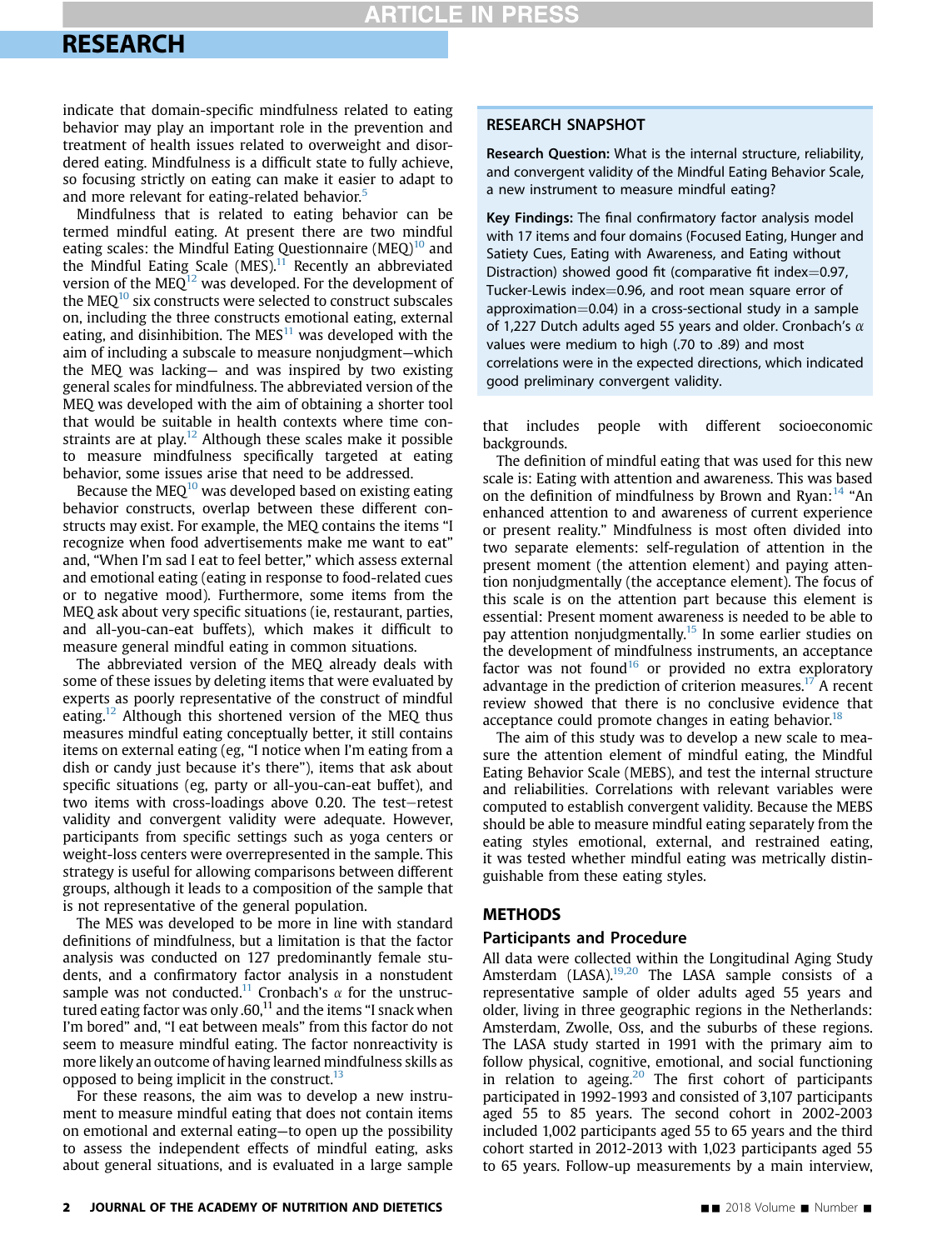<span id="page-2-0"></span>medical interview, and self-reported questionnaire take place every 3 years.<sup>[20](#page-12-0)</sup>

Data on the Mindful Eating Behavior Scale items collected in the LASA Nutrition and Food-Related Behavior study—an ancillary study conducted in between fall 2014 and spring 2015—were used. The ancillary study consisted of a questionnaire that people were asked to fill out either online or on paper. The questionnaire included questions on food-related behavior, body weight, and mental well-being. Ethical approval for the LASA study and the ancillary study was given by the Medical Ethics Committee of the VU University Medical Center Amsterdam and all participants provided written informed consent. See the flow chart in Figure 1 for information about the selection procedure and response rate of this study.

#### Selection of Potential Scale Items of the MEBS

To develop the MEBS, a selection of 20 items from existing instruments was used as a starting point. These 20 items were selected because they reflect the attention and awareness part of mindful eating, ask about mindful eating in general (instead of asking about specific situations), and do not measure the tendency toward external or emotional eating.

From the MEQ $^{10}$  two out of three items from the domain Distraction were selected. From the MES, $11$  the five-item domain Awareness was selected, three out of four items from the Act with Awareness domain, and two out of four

items from the Unstructured Eating domain were selected. From the Intuitive Eating Scale-2, $^{21}$  $^{21}$  $^{21}$  the 6-item domain Reliance on Hunger and Satiety Cues was selected. Two items were newly constructed: "I watch TV while eating" and "I read while eating" because these are types of distraction that occur often during eating across generations.<sup>[22](#page-12-0)</sup> A more detailed description of the development of the MEBS and the selected items can be found in [Figure 2](#page-14-0) (available at [www.jandonline.org\)](http://www.jandonline.org).

The selected English items were translated to Dutch and back-translated to US English by a US native speaker. The 20-item initial version of the MEBS was pilot tested for understandability (18 people in total; seven on paper of whom 2 people read out loud and 11 answered online). Answer categories for these 20 items ranged from  $1$ =never to 5=very often.

Four domains in the MEBS were expected: Eating while Focusing on the Food, Eating while Paying Attention to Hunger and Satiety Cues, Being Aware of One's Eating, and Eating while not being Distracted/Doing other Things. In [Figure 3](#page-15-0) (available at [www.jandonline.org\)](http://www.jandonline.org) the initial 20-item version of the MEBS with all used items and their origin can be found, as well as the expected structure of the MEBS.

### Description of the Sample: Sociodemographic and Lifestyle Characteristics

The study sample was described in terms of sociodemographic and lifestyle characteristics. Sex, age, and education



Figure 1. Flow chart of selection and response to the ancillary Nutrition and Food-Related Behavior Study of Dutch adults aged 55 years and older from the Longitudinal Aging Study Amsterdam. <sup>a</sup>For example: Respondent has indicated willingness to participate at regular waves only or has severe vision problems.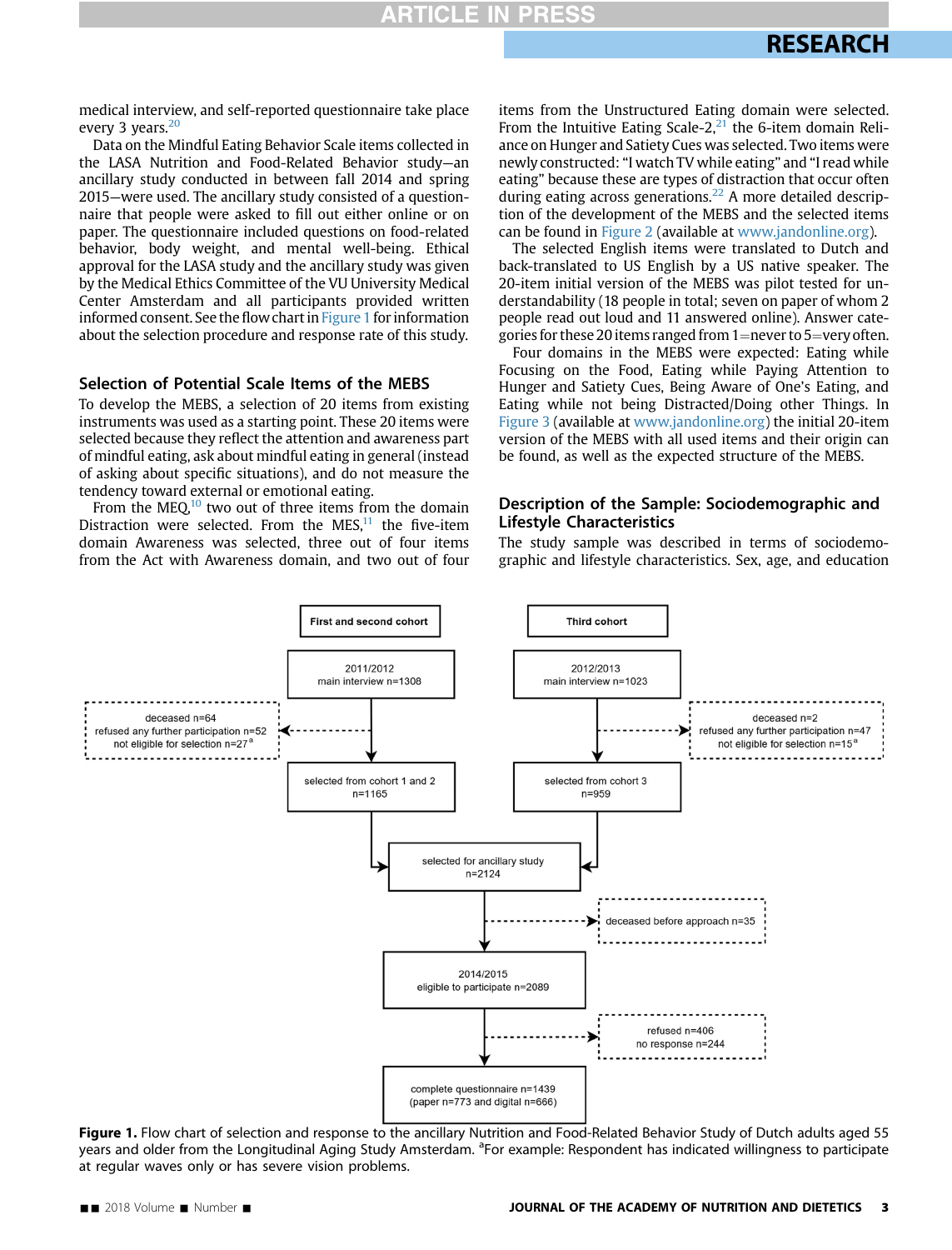## **RESEARCH** <u>research</u>

level were self-reported and measured at the baseline measurement of LASA. Smoking status (never, former, or current), weight, height, and physical activity were measured in the last LASA cycle conducted before the Nutrition and Food-Related Behavior Study (time lag is between 1 and 3.5 years). Alcohol consumption was measured in the Nutrition and Food-Related Behavior study.

Education level was categorized into low (none or elementary school), middle (secondary education, lower, and intermediate vocational training), and high (higher vocational training, college, and university education).

Body mass index (BMI) was calculated by dividing weight in kilograms by height in meters<sup>2</sup>. Weight was measured to the nearest 0.1 kg using a calibrated bathroom scale (Seca, model 100). Corrections have been made to adjust the measured body weight for clothing, shoes, or a corset  $(-1 \text{ kg})$ for one of those elements and  $-2$  kg for more than one) when people did not wear underclothing only. Height was measured to the nearest 0.001 m using a stadiometer. Corrections have been made to adjust the measured height for shoes  $(-1 \text{ cm})$  when people did not take their shoes off.

Physical activity was measured using the validated LASA Physical Activity Questionnaire.<sup>[24](#page-12-0)</sup> Frequency and duration of walking outdoors, bicycling, light and heavy household activities, and sports during the past 2 weeks was asked. Total time in minutes per day spent on these activities was calculated.

Alcohol consumption was assessed by asking participants about the number of days per week they drank alcohol and the number of alcoholic drinks on these days. <sup>[25](#page-12-0)</sup> The number of drinks per day was calculated and categorized into no drinking, moderate drinking (on average maximum 2 drinks per day and never more than 6 drinks per occasion), and excessive drinking (on average more than 2 drinks per day or more than 6 drinks in one occasion).

#### Factor Analysis Dutch Eating Behaviour Questionnaire Items

The psychological eating styles emotional eating ( $\alpha = .93$ ), external eating ( $\alpha = 77$ ), and restrained eating ( $\alpha = 87$ ) were measured with the 20-item version of the Dutch Eating Behaviour Questionnaire (DEBQ-20), $^{26,27}$  $^{26,27}$  $^{26,27}$  which is the brief version of the original 33-item DEBQ.<sup>[28](#page-12-0)</sup>

#### Convergent Validity: Correlations with Relevant Variables

The psychological eating styles, alexithymia, and satisfaction with weight were measured in the Nutrition and Food-Related Behavior Study. The other variables that are described below were measured in the last LASA cycle conducted before the Nutrition and Food-Related Behavior Study.

Satisfaction with life ( $\alpha = .64$ ) was measured using 2 ques-tions:<sup>[29](#page-12-0)</sup> one about current life, the other about life as a whole. Both scores were summed.

Perceived stress ( $\alpha = 0.86$ ) was measured with the 10-item version of the Perceived Stress Scale, $30$  which is a shortened version of the 14-item Perceived Stress Scale.<sup>[31](#page-12-0)</sup>

Depressive symptoms ( $\alpha = 0.85$ ) during the past week was measured with the 20-item Center for Epidemiological Studies Depression Scale.<sup>[32,33](#page-12-0)</sup>

Alexithymia was measured with the scales Difficulty Identifying Feelings ( $\alpha = 0.87$ ) and Difficulty Describing Feelings ( $\alpha$ =.74) from the Toronto Alexithymia Scale-20.<sup>[34,35](#page-12-0)</sup>

Satisfaction with weight was measured with one question asking about how satisfied people were. Answers ranged from 1=very dissatisfied to 5=very satisfied.

General self-regulation ( $\alpha = 0.92$ ) was measured with a 14-item questionnaire that was based on a German questionnaire focussing on physical activity.<sup>36</sup> This focused questionnaire was a shortened version of the original 48-item questionnaire on goals in general. $37$  For LASA, the narrow focus of the shortened questionnaire was broadened again from goals related to physical activity to goals in general.

Self-esteem ( $\alpha$ =.71) was measured with four of the 10 items of the Rosenberg Self-Esteem Scale.<sup>[38](#page-12-0)</sup>

#### Statistical Analysis

The study sample was described in terms of sociodemographic, lifestyle, and behavior characteristics.

The number of factors to retain was determined by parallel analysis and theoretical interpretability of the solution. Parallel analysis is a principal components analysis conducted on the actual data as well as multiple sets of random data.<sup>[39](#page-12-0)</sup> The number of factors of which the eigenvalue of the real data is greater than the eigenvalue of the random data is retained. The idea behind this is that the factors underlying mindful eating should account for more variance than is expected by chance.

Concerning the validation of the questionnaire, the first step was to evaluate the internal structure of the scale. As modeling technique, an exploratory structural equation modeling approach (ESEM) $40$  was used on all items to develop the final version of the scale. ESEM is a technique that, unlike confirmatory factor analysis (CFA), permits that all items load into all factors, and unlike exploratory factor analysis, permits the correlation between item uniqueness. The ESEM technique was used with a random half of the sample to determine theoretical meaning of the domains to be retained. Several models were tested until a final model with satisfactory fit was derived. The items to be retained in the final version were determined based on loadings over 0.40 in the primary factor and no cross-loading  $>0.20$ . With new questionnaires, it is common to have to drop some items of the initial version to derive a final version because their performance is not as expected when the instrument was constructed.

The second step was to cross-validate the internal structure of the final version proposed using ESEM with a CFA in the entire sample. In this way a compromise between the need to cross-validate the results and the need to keep a sample size as large as possible for the final model was achieved (eg, the study by Sánchez-Carracedo and colleagues $41$ ).

In both ESEM and CFA, models were analysed using robust maximum-likelihood (MLR estimator). Goodness-of-fit in all derived models was assessed with the common cut-off values for the fit indexes:  $42$  values > 0.95 on the comparative fit index (CFI) and Tucker-Lewis index (TLI), and  $<$ 0.06 on the root mean square error of approximation (RMSEA). Localized areas of strain were assessed with modification indexes.

In a third step a factor invariance study was carried out, splitting the sample by sex, age, and BMI. The groups for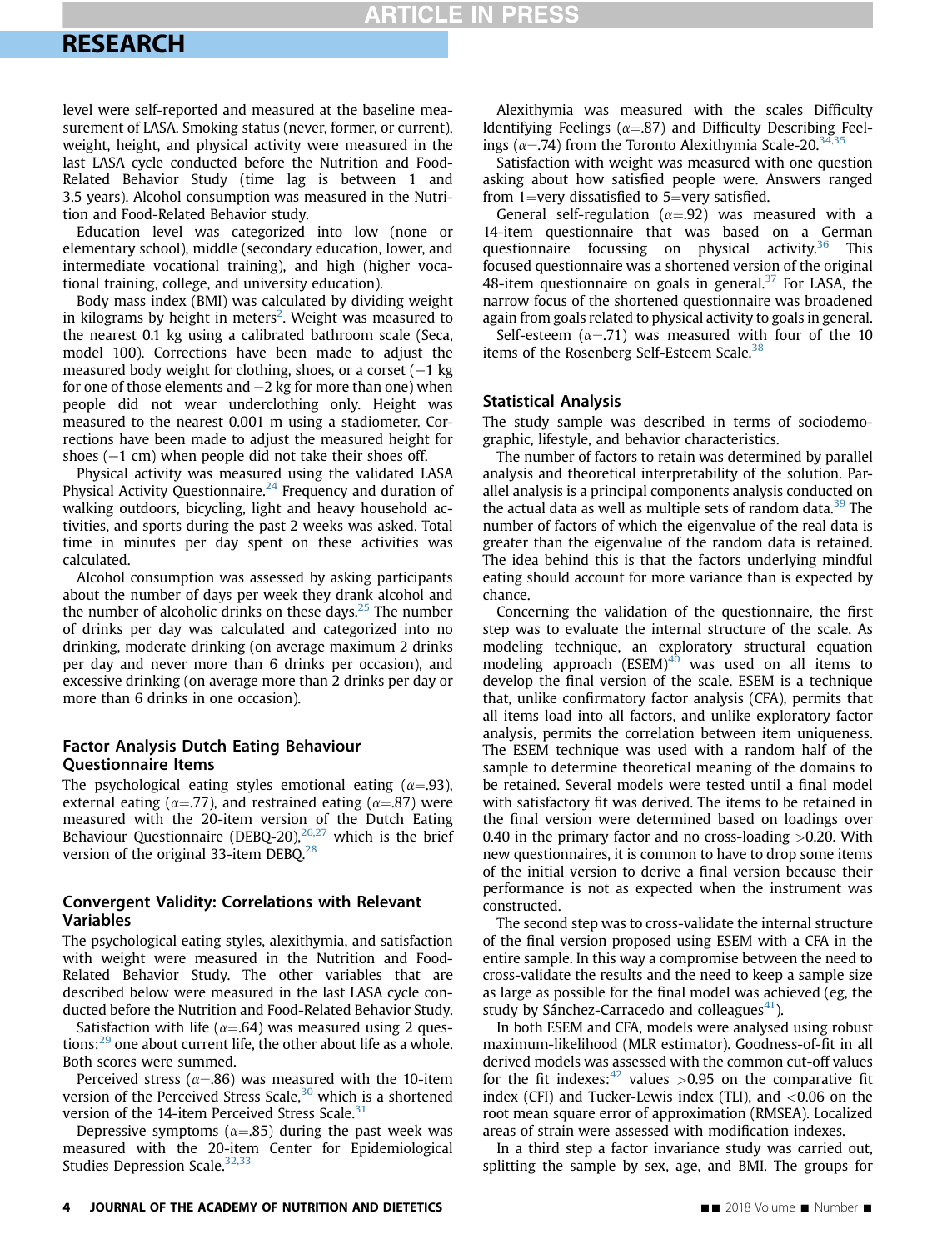these last two variables were constructed with a median split. For age in years, the younger sample included 615 participants (range=56.8 to 67.3 years), whereas the older sample included  $612$  participants (range= $67.3$  to  $101.2$  years). For BMI, the lower half ( $n=586$ ) range was 17.4 to 26.6, whereas the higher half ( $n=586$ ) range was 26.6 to 56.3. To test the invariance, the equality (or minimal difference) of the fit between consecutive and more restrictive models was evaluated. It was tested whether configural invariance (equal form), metric invariance (equal loadings), scalar invariance (equal loadings and intercepts), and strict invariance (equal loadings, intercepts, and error variances) between models could be justified. The Satorra-Bentler  $\chi^2$  difference test for model comparison was conducted. Given the large samples sizes used in the analysis, closer attention was paid to the change in model fit indexes for establishing measurement invariance. These parameter restrictions were considered to be satisfactorily met if the decrease in CFI was lower than 0.01 and RMSEA increased by  $<$ 0.015. $^{43,44}$  $^{43,44}$  $^{43,44}$ 

The fourth step was to compute the frequencies of scores, median scores, and interquartile ranges to check the distribution of these scores, and to compute the reliability of the sum of the different observed scores for each dimension with Cronbach's  $\alpha$ .

A fifth additional step was to analyze the internal structure of the MEBS items and the DEBQ-20 items simultaneously. The aim was to test whether the mindful eating domains can be distinguished from the eating styles by showing whether the MEBS and DEBQ items would load into different domains; that is, Focused Eating, Hunger and Satiety Cues, Eating with Awareness, Eating without Distraction, Emotional Eating, External Eating, and Restrained Eating. By doing so the aim was to test whether the MEBS items were measuring mindful eating and not simultaneously also some other eating styles. For this purpose, an ESEM approach was used because the presence of relevant cross-loadings could not be reasonably discarded beforehand. The items were assigned to factors based on loadings over 0.40 in the theoretical factor and no cross-loading >0.20.

The sixth and final step was to assess the associations between the found domains and theoretically related variables. Correlations between the found domains and theoretically relevant variables were computed to check whether expected associations could be reproduced. Correlations were considered small in the case that they were below 0.20, mediumsmall in the case that they were 0.20 or greater and smaller than 0.30, moderate in the case that they were 0.30 or greater and smaller than 0.50, and large in the case that they were 0.50 or above. $45$ 

ESEM and CFA were performed with Mplus  $7.4^{46}$  $7.4^{46}$  $7.4^{46}$  and R 3.3.2, $^{47}$  $^{47}$  $^{47}$  with packages psych version 1.6.12 $^{48}$  $^{48}$  $^{48}$  and Mplus Auto-mation version 0.6-4.<sup>[49](#page-12-0)</sup> The descriptives, Cronbach's  $\alpha$  values, and correlations were computed with SPSS version 23.<sup>[50](#page-12-0)</sup>

#### Convergent Validity

Positive correlations between the MEBS domains and satisfaction with life and negative correlations with perceived stress and depressive symptoms were expected. Earlier research with the Hunger and Satiety Cues domain found correlations with negative influence and life satisfaction.<sup>[21](#page-12-0)</sup> Mindful eating as measured with the MEQ was correlated

Negative correlations between the MEBS domains and BMI and positive correlations with weight satisfaction were also expected. Although studies show mixed findings regarding associations between mindful eating and BMI or weight change, $18$  the covariate-adjusted MEQ score was inversely associated with BMI, and the Awareness factor of the MES correlated negatively with BMI. $<sup>11</sup>$  $<sup>11</sup>$  $<sup>11</sup>$  A recent review showed</sup> that two mindfulness interventions led to improvements in body dissatisfaction in overweight/obese populations. $53$ 

Negative correlations were expected with the psychological eating styles: emotional, external, and restrained eating. A literature review showed that five out of eight mindfulnessbased interventions focused on emotional eating resulted in lower degrees of emotional eating and that four out of six interventions on external eating led to lower frequency of external eating.<sup>[7](#page-11-0)</sup> Another review showed that participants in most studies decreased their dietary restraint.<sup>[9](#page-11-0)</sup> Act with Awareness (MES domain) also correlated with the score on the Eating Disorder Examination Questionnaire, $11$  indicating that this may be an important construct for eating pathology; for example, the eating styles emotional and external eating.

Negative correlations were expected between the MEBS domains and difficulty identifying feelings and difficulty describing feelings. Several interventions focused on eating by internal cues led to increased interoceptive awareness, the ability to recognize and respond to internal states such as emotions, hunger, and satiety.<sup>9</sup>

Positive correlations between the MEBS domains and selfregulation were expected. Findings that mindful attention prevents impulses toward attractive food suggests that "mindful attention to one's own mental experiences helps to control impulsive responses and thus suggest mindfulness as a potentially powerful method for facilitating self-regulation." [6](#page-11-0)

Positive correlations were expected between MEBS domains and self-esteem. Earlier research did find correlations between reliance on hunger and satiety cues and selfesteem.<sup>21</sup> Interventions with a focus on eating by internal cues led to increases in self-esteem.<sup>[9](#page-11-0)</sup>

Although there is some evidence to expect the abovementioned correlations, due to the limited availability of previous research on mindful eating and because most of the research is conducted in small, predominantly female samples, overweight/obese samples, or university samples, it is difficult to establish convergent validity based on these findings.

## ..........<br>Characteristics of the Study Sample

Of 1,439 people who completed the questionnaire (see [Figure 1](#page-2-0)), 124 people were excluded because they did not fill out the questionnaire for themselves, and 88 people were excluded because they had one or more missing values on the 20 MEBS items. This resulted in an analytic sample of 1,227 people. The mean age of these participants was  $68.8 \pm 8.1$ years and 51.8% were women (see [Table 1](#page-5-0)). For the calculation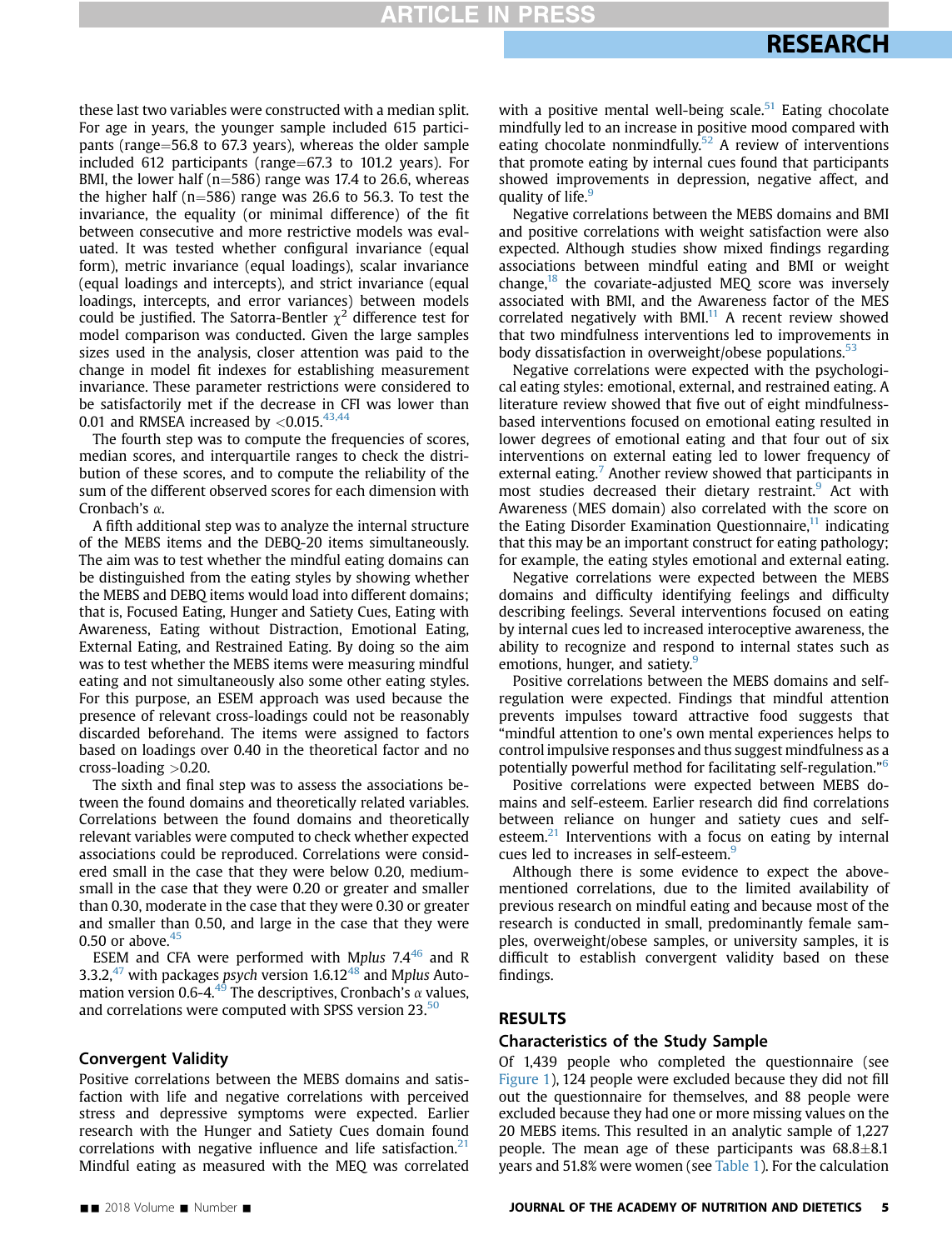# <span id="page-5-0"></span><u>research</u>

Table 1. Characteristics of the study sample of 1,227 people aged 55 years and older from the Longitudinal Aging Study Amsterdam

| Characteristic                         | n     | <b>Result</b>                    |
|----------------------------------------|-------|----------------------------------|
|                                        |       | $mean \pm$ standard<br>deviation |
| Age (y)                                | 1,227 | $68.8 \pm 8.1$                   |
| Body mass index <sup>a</sup>           | 1,099 | $27.2 + 4.6$                     |
| Physical activity (min/d) <sup>b</sup> | 1,180 | $156.7 + 101.4$                  |
|                                        |       | %                                |
| Women                                  | 1,227 | 51.8                             |
| Education <sup>c</sup>                 | 1,227 |                                  |
| Low                                    |       | 11.7                             |
| Middle                                 |       | 56.6                             |
| High                                   |       | 31.6                             |
| Alcohol use (%) <sup>d</sup>           | 1,227 |                                  |
| Nondrinker                             |       | 17.1                             |
| Moderate                               |       | 53.3                             |
| <b>Excessive</b>                       |       | 29.6                             |
| Smoking (%)                            | 1,181 |                                  |
| Never                                  |       | 27.8                             |
| Former                                 |       | 60.4                             |
| Current                                |       | 11.9                             |
|                                        |       | $mean \pm$ standard<br>deviation |
| Psychologic eating style <sup>e</sup>  |       |                                  |
| Emotional eating                       | 1,223 | $1.9 + 0.8$                      |
| External eating                        | 1,226 | $2.4 \pm 0.6$                    |
| Restrained eating                      | 1,226 | $2.7 \pm 0.8$                    |
| Satisfaction with life <sup>t</sup>    | 1,184 | $7.9 + 1.1$                      |
| Perceived stress <sup>9</sup>          | 1,181 | $10.7 + 5.5$                     |
| Depressive symptomsh                   | 1,180 | $9.0 + 6.5$                      |
|                                        |       | (continued)                      |

of correlations (convergent validity), people with missing values on one of the variables in the analyses were additionally excluded from these analyses  $(n=192)$ .

#### Internal Structure of the MEBS

The parallel analysis, as can be seen in [Figure 4](#page-6-0), showed that the eigenvalues of the real data are greater than the eigenvalues of the random sample for the first four factors. This indicated the convenience of modeling the interitem correlations with four factors. An ESEM model with four factors was therefore tested. Results of model fit for this and the next models can be found in [Table 2](#page-7-0). This first model (M1) did not meet the common cut-off values for goodness-of-fit. The higher modification index, equal to 294.8, corresponded to

Table 1. Characteristics of the study sample of 1,227 people aged 55 years and older from the Longitudinal Aging Study Amsterdam (continued)

| <b>Characteristic</b>                 | n     | Result        |
|---------------------------------------|-------|---------------|
| Alexithymia                           |       |               |
| Difficulty identifying feelings       | 1,208 | $12.3 + 5.1$  |
| Difficulty describing feelings        | 1,217 | $11.4 + 3.9$  |
| Satisfaction with weight <sup>j</sup> | 1,223 | $3.3 + 1.0$   |
| General self-regulation <sup>k</sup>  | 607   | $53.6 + 10.0$ |
| Self-esteem                           | 1,217 | $15.7 + 2.1$  |

<sup>a</sup>Calculated by dividing weight in kilograms by measured height in meters<sup>[2](#page-11-0)</sup> .

**bMeasured with the validated Longitudinal Aging Study Amsterdam Physical Activity** Ouestionnaire.<sup>[24](#page-12-0)</sup>

<sup>c</sup>Low indicates none and elementary school; middle indicates secondary education, lower, and intermediate vocational training; and high is higher vocational training, college, and university education.

<sup>d</sup>Moderate drinking is on average maximum 2 drinks per day and never more than 6 drinks per occasion, whereas excessive drinking is on average more than 2 drinks per day or more than 6 drinks per occasion.

eMeasured with the 20-item version of the Dutch Eating Behaviour Questionnaire.<sup>[26,27](#page-12-0)</sup> Scores per eating style are calculated as the mean score on the items of that scale and range from one to five. Higher scores reflect more emotional, external, or restrained eating.

<sup>f</sup>Summed score of 2 questions (range=two to 10)<sup>29</sup>: one about current life, the other about life as a whole. Higher scores indicate higher satisfaction with life.

<sup>9</sup>Measured with the 10-item version of the Perceived Stress Scale.<sup>[30](#page-12-0)</sup> The sum score ranges from zero to 40. Higher scores indicate higher levels of stress.

hMeasured with the 20-item Center for Epidemiological Studies Depression Scale.<sup>[32,33](#page-12-0)</sup> The sum score ranges from zero to 60. Higher scores indicate a higher level of depressive symptoms.

i <sup>i</sup>Measured with the Toronto Alexithymia Scale-20.<sup>[34,35](#page-12-0)</sup> Scores range from seven to 35 for difficulty identifying feelings and from five to 25 for difficulty describing feelings. Higher scores indicate more difficulty in identifying or describing emotions.

j Measured with one question asking about how satisfied people were (range=one to five). Higher scores indicate higher satisfaction with weight.

k<br>Measured with a 14-item questionnaire based on a German questionnaire focussing on physical activity.<sup>[36](#page-12-0)</sup> The focused questionnaire was a shortened version of the original 48item questionnaire on goals in general. $37$  The narrow focus of the shortened questionnaire was broadened again from goals related to physical activity to goals in general. The sum score ranges from 14 to 70. Higher scores indicate higher self-regulation. l

'Measured with four of the 10 items of the Rosenberg Self-Esteem Scale.<sup>[38](#page-12-0)</sup> The sum score ranges from four to 20. A higher rating indicates more self-esteem.

correlated uniqueness between Item 10 and Item 11. Both items shared in their wordings "to tell me when to stop eating."

In model 2 (M2), the uniqueness of these two items to correlate was allowed. By doing so, all the fit statistics were considered as adequate. Item loadings are shown in [Table 3](#page-8-0). In this solution, Item 18 ("I eat at my desk or computer") and Item 19 ("I watch TV while I am eating") had low factor loadings (0.30 and 0.25) and were therefore deleted. The correlation between the uniqueness of Item 10 and 11 was equal to 0.66. This indicates that with removing one of these items nothing relevant in terms of content will be lost. Because both items presented similar loadings it was decided to keep item 10 (fullness) because it is a clear counterpart to item 9 (hunger signals) and because fullness signals is more concrete than body. The final ESEM model of the reduced and final version of the MEBS, Model 3, met all goodness-of-fit criteria.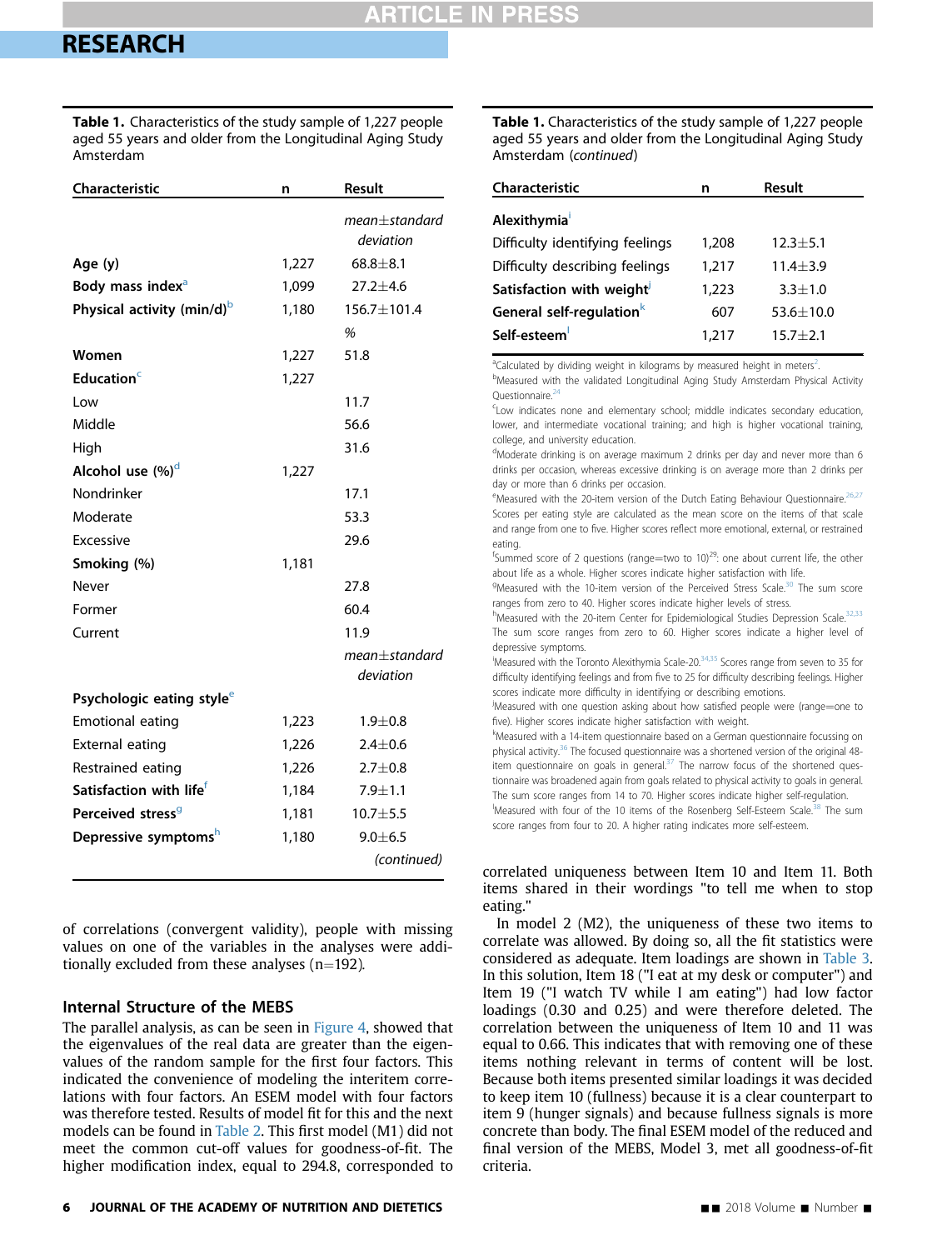## **RESEARCH** <u>research</u>

<span id="page-6-0"></span>

Figure 4. Parallel analysis of the Mindful Eating Behavior Scale responses with the initial version (20 items) and final version (17 items) in a Dutch sample of 1,227 adults aged 55 years and older.

The four factors had a clear theoretical interpretation. In the final version of the MEBS: Focused Eating consisted of five items (eg, "I notice how my food looks"), Hunger and Satiety Cues also comprised five items (eg, "I trust my body to tell me how much to eat"), Eating with Awareness was defined with three items (eg, "I eat automatically without being aware of what I eat"), and Eating without Distraction consisted of four items ("I think about things I need to do while I am eating"). The items of the last two factors are reverse scored, so that a higher score on each factor implies more mindful eating.

The CFA model, M4, on the whole sample also resulted in a good fit and differences in loadings between the final ESEM model and this model were trivial. All the item loadings were equal or higher than 0.65, with the exception of Item 20, where the loading was 0.39.

Interfactor correlations showed a moderate relation between Focused Eating and Eating with Awareness ( $r=0.39$ ), medium-small relations between Focused Eating and Hunger and Satiety Cues  $(r=0.25)$  and Focused Eating and Eating without Distraction ( $r=0.20$ ), a high relation between Eating with Awareness and Eating without Distraction ( $r=0.51$ ), and small relations between Hunger and Satiety Cues and Eating with Awareness ( $r=0.03$ ) and between Hunger and Satiety Cues and Eating without Distraction  $(r=0.14)$ .

#### Measurement Invariance

Measurement invariance with respect to sex, age, and BMI was tested. For all the different groups, model fit was satis-factory (see [Table 2\)](#page-7-0). When imposing the different equality restrictions in the parameters, the changes in model fit were minimal, clearly below the threshold to reject invariance for eight out of nine comparisons. The only exception was strict invariance with respect to age, where change in  $CFI = -0.010$ ;

a value equal to the defined threshold. The change of RMSEA was lower than the defined threshold. Inspection of modification indexes showed that the problem was located in the error variance of Item 1 ("I notice flavors and textures when I'm eating my food.") When this parameter was allowed to differ between groups, the error variance was 0.346 for the younger sample and 0.759 for the older one. Freeing this parameter led to  $CFI = 0.965$  and change in  $CFI = -0.003$ .

#### Distribution of Scores and Internal Consistency Reliabilities

The frequencies of scores, median scores and interquartile ranges showed that all four domains of the MEBS show enough variation in scores [\(Figure 5\)](#page-9-0).

The internal consistency reliabilities (Cronbach's  $\alpha$ ) were high for three of the domains: 0.85 for Focused Eating, 0.89 for Hunger and Satiety Cues, 0.81 for Eating with Awareness, and medium for the domain Eating without distraction,  $\alpha = .70.$ 

#### Factor Analysis with MEBS and DEBQ-20 Items

By simultaneously modeling the 17 items of the MEBS and the 20 items of the DEBQ it was tested whether, as expected, the items of the MEBS were not assessing the eating styles covered by the DEBQ (see [Table 4](#page-16-0), available at [www.](http://www.jandonline.org) [jandonline.org\)](http://www.jandonline.org). Model fit for this analysis was adequate  $(CFI=0.956, TLI=0.932,$  and RMSEA=0.039). Although TLI was slightly below the intended threshold, it was considered satisfactory, considering the large number of items involved in the analysis. All items clearly loaded in their intended factors (loadings over 0.40, except for item 17 of the MEBS, for which loading was equal to the threshold of 0.40).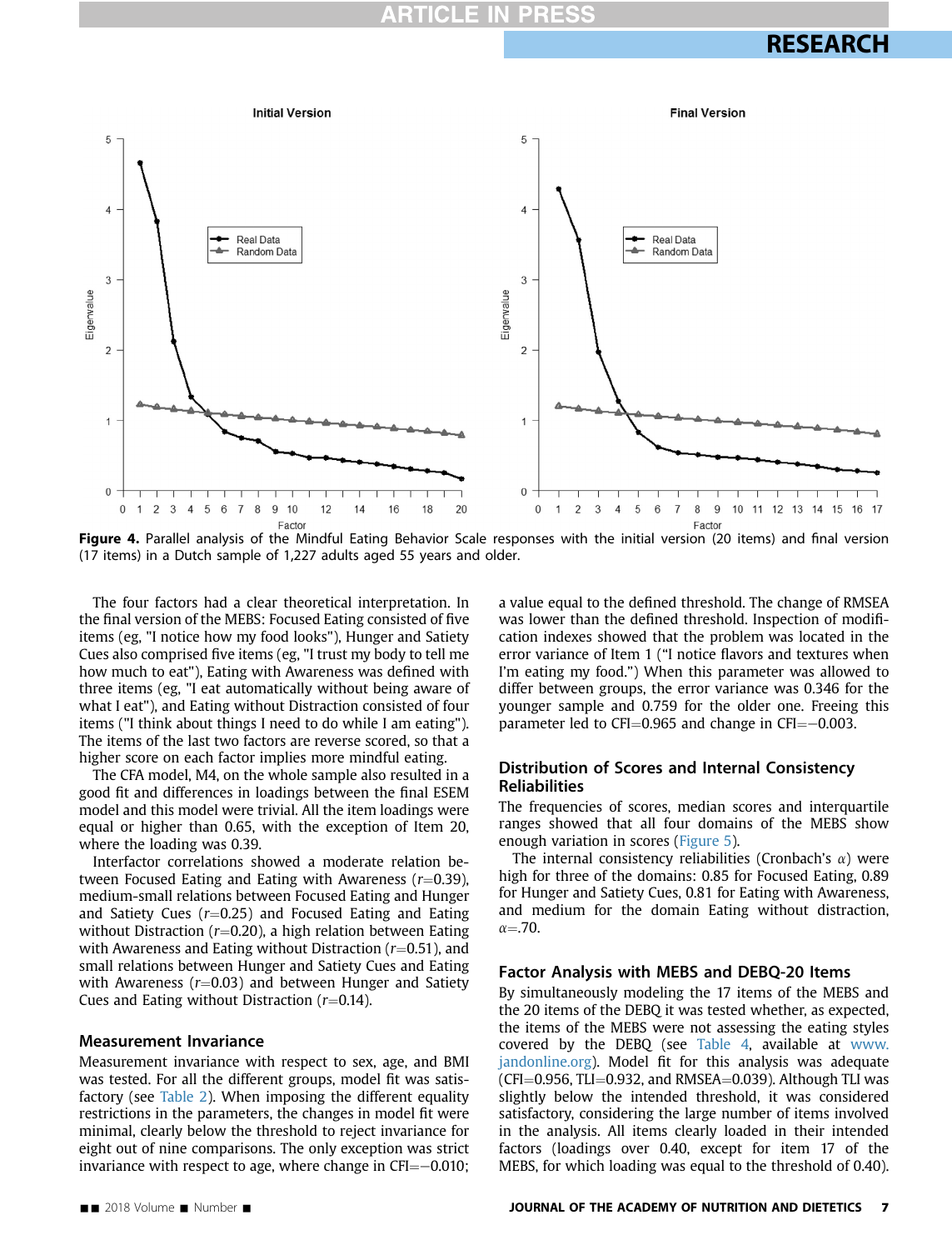# <span id="page-7-0"></span><u>research</u>

Table 2. Summary of goodness-of-fit statistics for exploratory structural equation modeling (ESEM), confirmatory factor analysis (CFA), and measurement invariance models of the Mindful Eating Behavior Scale items in a sample of 1,227 Dutch adults aged 55 years and older

| Item            | Model                                         | n    | $v^{2a}$ | Df  | CH <sup>b</sup> | <b>TLI<sup>c</sup></b> | <b>RMSEA<sup>d</sup></b> | $\chi^2$ diff <sup>e</sup> | $P_{SB}$ <sup>f</sup> | ACFI <sup>g</sup> | $\bm{\varDelta}$ RMSEA $^{\mathsf{h}}$ |
|-----------------|-----------------------------------------------|------|----------|-----|-----------------|------------------------|--------------------------|----------------------------|-----------------------|-------------------|----------------------------------------|
| M1              | <b>ESEM</b>                                   | 614  | 551.2    | 116 | .895            | .828                   | .078                     |                            |                       |                   |                                        |
| M <sub>2</sub>  | <b>ESEM</b> correlated uniqueness             | 614  | 220.5    | 115 | .975            | .958                   | .039                     |                            |                       |                   |                                        |
| M <sub>3</sub>  | ESEM deleted items <sup>i</sup>               | 614  | 126.3    | 74  | 0.984           | 0.971                  | 0.034                    |                            |                       |                   |                                        |
| M4              | CFA deleted items'                            | 1227 | 321.4    | 113 | 0.970           | 0.964                  | 0.039                    |                            |                       |                   |                                        |
|                 | Invariance by sex                             |      |          |     |                 |                        |                          |                            |                       |                   |                                        |
| M <sub>5</sub>  | Women                                         | 635  | 222.8    | 113 | 0.972           | 0.966                  | 0.039                    |                            |                       |                   |                                        |
| M <sub>6</sub>  | Men                                           | 592  | 212.7    | 113 | 0.969           | 0.963                  | 0.039                    |                            |                       |                   |                                        |
| M7              | Configural invariance                         | 1227 | 435.3    | 226 | 0.970           | 0.964                  | 0.039                    |                            |                       |                   |                                        |
| M <sub>8</sub>  | Metric invariance                             | 1227 | 462.0    | 239 | 0.968           | 0.964                  | 0.039                    | 26.6                       | 0.014                 | $-0.002$          | 0.000                                  |
| M9              | Scalar invariance                             | 1227 | 513.3    | 252 | 0.963           | 0.960                  | 0.041                    | 54.4                       | < 0.001               | $-0.005$          | 0.002                                  |
| M10             | Strict invariance                             | 1227 | 539.9    | 269 | 0.962           | 0.961                  | 0.041                    | 30.3                       | 0.025                 | $-0.001$          | 0.000                                  |
|                 | Invariance by age (median split)              |      |          |     |                 |                        |                          |                            |                       |                   |                                        |
| M11             | Younger participants                          | 615  | 207.2    | 113 | 0.974           | 0.969                  | 0.037                    |                            |                       |                   |                                        |
| M12             | Older participants                            | 612  | 205.2    | 113 | 0.972           | 0.967                  | 0.037                    |                            |                       |                   |                                        |
| M13             | Configural invariance                         | 1227 | 412.5    | 226 | 0.973           | 0.968                  | 0.037                    |                            |                       |                   |                                        |
| M14             | Metric invariance                             | 1227 | 419.4    | 239 | 0.974           | 0.971                  | 0.035                    | 7.8                        | 0.856                 | 0.001             | $-0.002$                               |
| M <sub>15</sub> | Scalar invariance                             | 1227 | 476.6    | 252 | 0.968           | 0.965                  | 0.038                    | 61.3                       | < 0.001               | $-0.006$          | 0.003                                  |
| M <sub>16</sub> | Strict invariance                             | 1227 | 565.1    | 269 | 0.958           | 0.957                  | 0.042                    | 63.8                       | < 0.001               | $-0.010$          | 0.004                                  |
|                 | Invariance by BMI <sup>J</sup> (median split) |      |          |     |                 |                        |                          |                            |                       |                   |                                        |
| M17             | Lower BMI                                     | 586  | 199.2    | 113 | 0.973           | 0.968                  | 0.036                    |                            |                       |                   |                                        |
| M18             | Higher BMI                                    | 586  | 236.3    | 113 | 0.963           | 0.956                  | 0.043                    |                            |                       |                   |                                        |
| M19             | Configural invariance                         | 1172 | 434.6    | 226 | 0.968           | 0.962                  | 0.040                    |                            |                       |                   |                                        |
| M20             | Metric invariance                             | 1172 | 454.1    | 239 | 0.967           | 0.963                  | 0.039                    | 19.7                       | 0.103                 | $-0.001$          | $-0.001$                               |
| M21             | Scalar invariance                             | 1172 | 474.7    | 252 | 0.966           | 0.964                  | 0.039                    | 20.1                       | 0.092                 | $-0.001$          | 0.000                                  |
| M22             | Strict invariance                             | 1172 | 483.3    | 269 | 0.968           | 0.967                  | 0.037                    | 19.2                       | 0.318                 | 0.002             | $-0.002$                               |
|                 |                                               |      |          |     |                 |                        |                          |                            |                       |                   |                                        |

<sup>a</sup>All P values for the  $\chi^2$  test were <0.001.

**b**CFI=comparative fit index.<br>FILI-Tusker Lawis Index.

<sup>c</sup>TLI=Tucker-Lewis Index.

<sup>d</sup>RMSEA=root mean square error of approximation.

 $\int_{0}^{\infty} \chi^{2} d\theta d\theta$  $\int_{0}^{\infty} \chi^{2} d\theta d\theta$  $\int_{0}^{\infty} \chi^{2} d\theta d\theta$  difference.

 $p_{\text{SB}}=P$  value of the Satorra-Bentler test.

 $\rm{P}\Delta$ CFI=comparative fit index difference.

 $h\Delta$ RMSEA=root mean square error of approximation difference.

Item 11 was deleted because of correlated error with Item 10. Item 18 and Item 19 were deleted because their primary loading was <0.30.

j <sup>j</sup>BMI=body mass index.

Cross-loadings were very small (mean unsigned crossloading=0.03 and range=0.00 to 0.18).

### Convergence Validity: Correlations with External Variables

Correlations of the four subscales of the MEBS with some theoretically relevant variables are shown in [Table 5.](#page-10-0) Although in general all the correlations were small  $( $0.2$ )$  or mediumsmall (0.2 to 0.3), most of the significant associations were in the expected directions, which indicated good preliminary convergent validity. For the domains Focused Eating, Eating With Awareness, and Eating without Distraction, positive correlations were found with self-esteem, life satisfaction and satisfaction with weight, and negative correlations were found with depressive symptoms, difficulty identifying feelings, difficulty describing feelings and perceived stress. The domain Hunger and Satiety Cues was positively correlated with satisfaction with weight and negatively correlated with difficulty describing feelings and BMI.

For Focused Eating, the maximum correlation  $-max(|r|)$ was  $-0.25$  with Difficulty Identifying Feelings and Difficulty Describing Feelings; for Hunger and Satiety Cues,  $max(|r|)$ was 0.12 with External Eating and  $-0.12$  with BMI; for both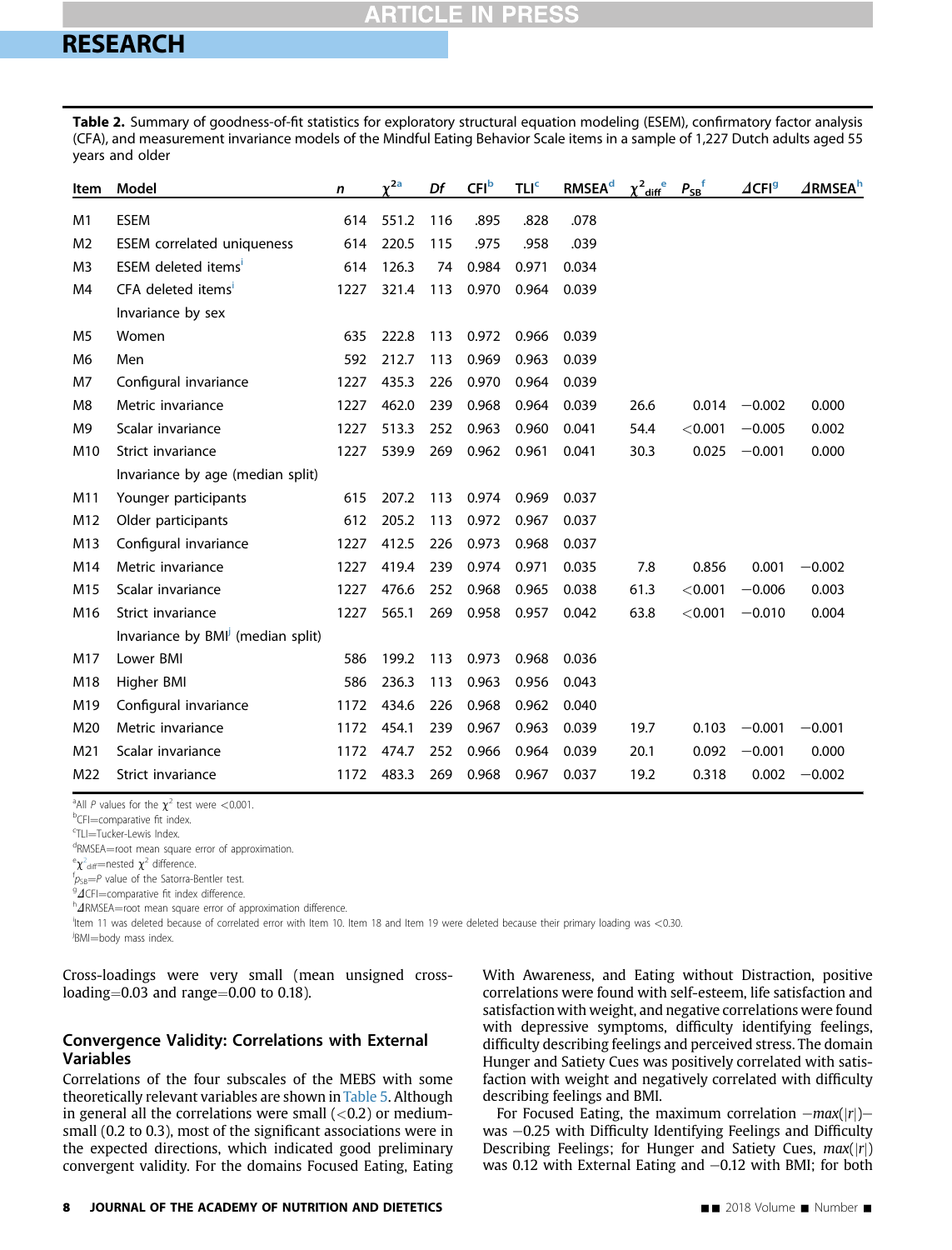| $\breve{ }$<br>Ċ<br>Ξ<br>٦<br>Ò |  |
|---------------------------------|--|
| ĸ                               |  |
|                                 |  |

<span id="page-8-0"></span>--

**Table 3.** Factor loadings of Mindful Eating Behavior Scale items: Exploratory structural equation modeling (ESEM) (Model 2) and confirmatory factor analysis (CFA) (Model 4) in 1,227 Dutch adults aged 55 years and older $^\mathtt{a}$ 

|                                                                   | <b>ESEM</b>                     |                            |                          |                               |            |  |  |
|-------------------------------------------------------------------|---------------------------------|----------------------------|--------------------------|-------------------------------|------------|--|--|
| Scale item                                                        | <b>Focused</b><br><b>Eating</b> | Hunger<br>and Satiety Cues | Eating<br>with Awareness | Eating<br>without Distraction | <b>CFA</b> |  |  |
| 1. I notice flavors and textures when I'm eating my food          | 0.71                            | 0.03                       | 0.02                     | 0.03                          | 0.67       |  |  |
| 2. I stay aware of my food while eating                           | 0.72                            | 0.03                       | $-0.02$                  | $-0.13$                       | 0.76       |  |  |
| 3. I notice how my food looks                                     | 0.81                            | $-0.01$                    | 0.00                     | 0.04                          | 0.79       |  |  |
| 4. I notice the smells and aromas of food                         | 0.78                            | 0.00                       | $-0.01$                  | 0.02                          | 0.74       |  |  |
| 5. It is easy for me to concentrate on what I eat                 | 0.72                            | $-0.02$                    | $-0.03$                  | $-0.05$                       | 0.73       |  |  |
| 6. I trust my body to tell me when to eat                         | 0.01                            | 0.83                       | 0.00                     | 0.00                          | 0.82       |  |  |
| 7. I trust my body to tell me what to eat                         | 0.04                            | 0.78                       | 0.11                     | $-0.10$                       | 0.77       |  |  |
| 8. I trust my body to tell me how much to eat                     | $-0.02$                         | 0.86                       | 0.00                     | $-0.01$                       | 0.84       |  |  |
| 9. I rely on my hunger signals to tell me when to eat             | $-0.04$                         | 0.84                       | $-0.04$                  | 0.04                          | 0.82       |  |  |
| 10. I rely on my fullness signals to tell me when to stop eating  | 0.00                            | 0.72                       | $-0.02$                  | 0.04                          | 0.70       |  |  |
| 11. I trust my body to tell me when to stop eating $^{\circ}$     | 0.02                            | 0.72                       | $-0.02$                  | 0.04                          |            |  |  |
| 12. I snack without being aware that I am eating <sup>c</sup>     | 0.06                            | 0.02                       | 0.67                     | 0.03                          | 0.65       |  |  |
| 13. I eat automatically without being aware of what I eat $c$     | $-0.02$                         | $-0.01$                    | 0.84                     | 0.07                          | 0.88       |  |  |
| 14. I eat something without really being aware of it <sup>c</sup> | $-0.06$                         | 0.00                       | 0.79                     | $-0.04$                       | 0.78       |  |  |
| 15. My thoughts tend to wander while I am eating $c$              | $-0.03$                         | 0.02                       | 0.07                     | 0.62                          | 0.67       |  |  |
| 16. I think about things I need to do while I am eating $c$       | $-0.02$                         | 0.02                       | $-0.02$                  | 0.70                          | 0.70       |  |  |
| 17. I multi-task while I am eating <sup>c</sup>                   | $-0.01$                         | $-0.01$                    | 0.06                     | 0.63                          | 0.69       |  |  |
| 18. I eat at my desk or computerbc                                | 0.12                            | 0.05                       | 0.03                     | 0.30                          |            |  |  |
| 19. I watch TV while I am eatingbc                                | $-0.02$                         | 0.04                       | $-0.03$                  | 0.25                          |            |  |  |
| 20. I read while I am eating <sup>c</sup>                         | 0.06                            | $-0.08$                    | $-0.01$                  | 0.49                          | 0.39       |  |  |

<sup>a</sup>Boldface type indicates loadings, in absolute value, over 0.40.

b<sub>Item was removed from the final version.</sub>

<sup>c</sup>Item is reversed scored.

JOURNAL OF THE ACADEMY OF NUTRITION AND DIETETICS

JOURNAL OF THE ACADEMY OF NUTRITION AND DIETETICS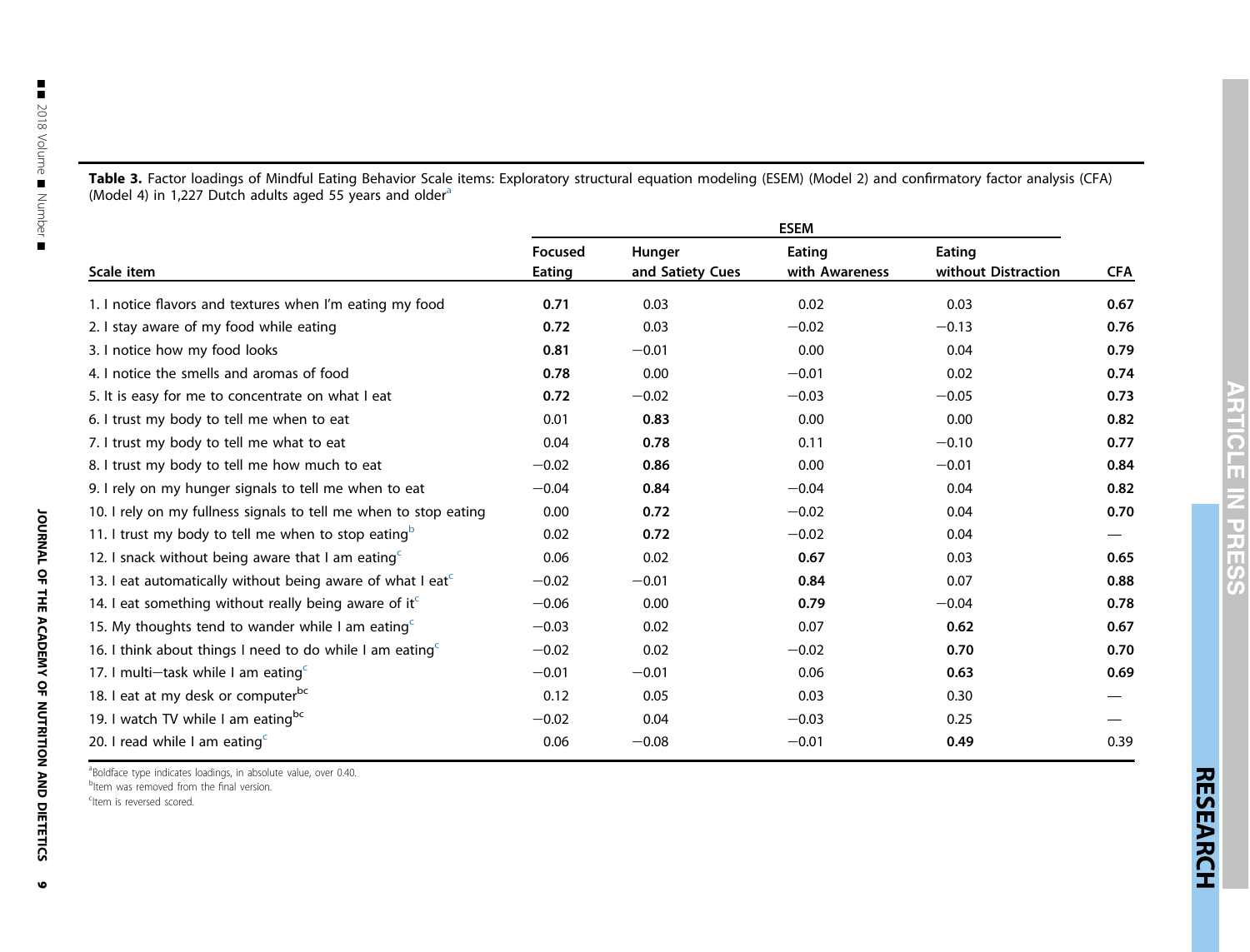# <span id="page-9-0"></span><u>research</u>



Figure 5. Frequencies, median scores, and interquartile ranges (IQRs) of the domains of the Mindful Eating Behavior Scale in 1,227 Dutch adults aged 55 years and older. (A) Focused Eating. (B) Hunger and Satiety Cues. (C) Eating with Awareness. (D) Eating without Distraction.

Eating with Awareness and Eating without Distraction,  $max(|r|)$  was with Emotional Eating,  $r=-0.32$  and  $r=-0.28$ , respectively.

Contrary to expectations, the domain Focused Eating was not correlated with emotional eating and external eating and was positively correlated with restrained eating. The domain Hunger and Satiety Cues was positively related to external eating. Eating without Distraction was not correlated with BMI.

In this study, the Mindful Eating Behaviour Scale was developed consisting of 17 items that make up four domains: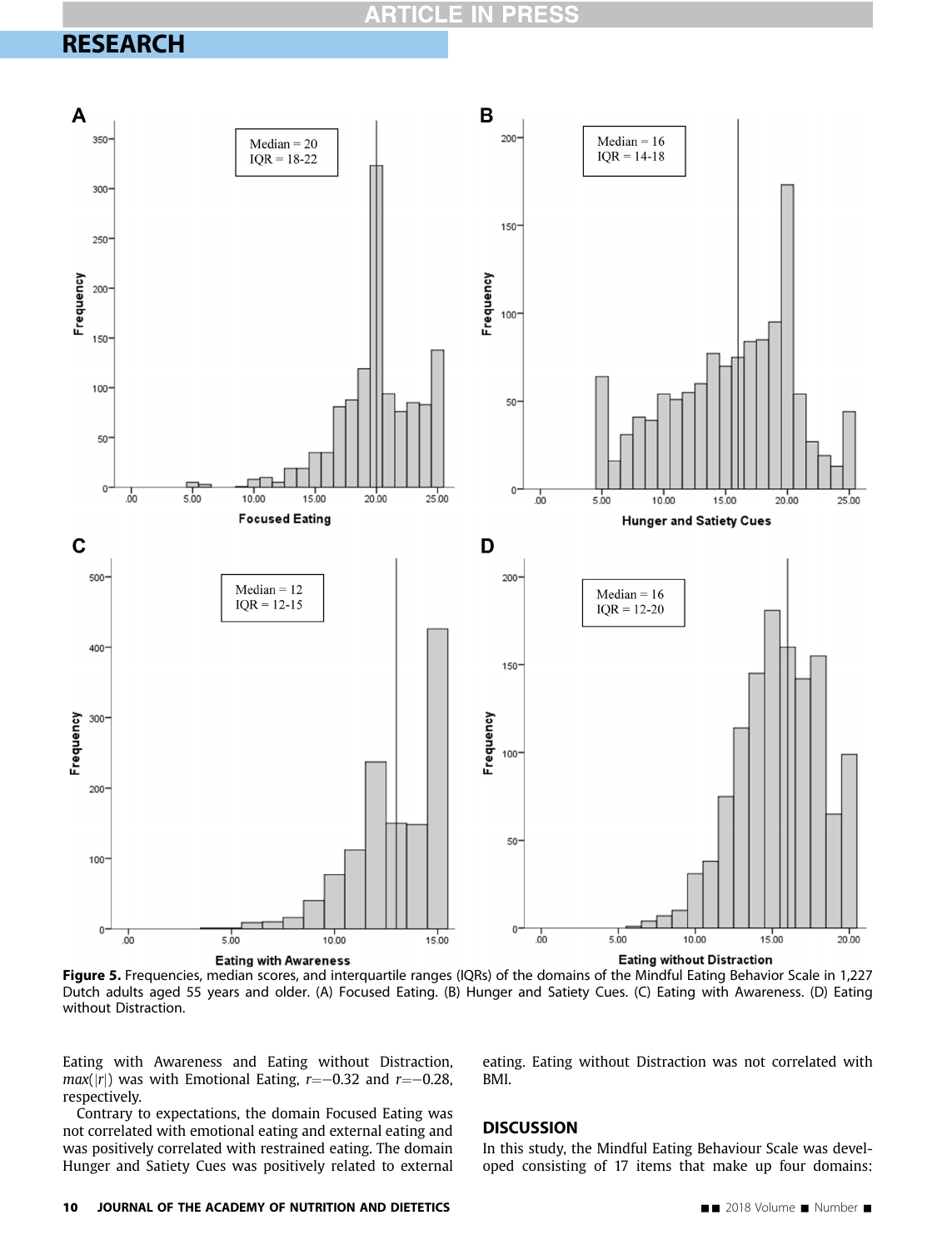|                                              | Focused    | Hunger and          | Eating with | <b>Eating without</b> |
|----------------------------------------------|------------|---------------------|-------------|-----------------------|
|                                              | Eating     | <b>Satiety Cues</b> | Awareness   | <b>Distraction</b>    |
| Life satisfaction <sup>a</sup>               | $0.08***$  | $-0.03$             | $0.11***$   | $0.10***$             |
| Perceived stress <sup>b</sup>                | $-0.17***$ | $-0.03$             | $-0.18***$  | $-0.19**$             |
| Depressive symptoms <sup>c</sup>             | $-0.22$ ** | 0.05                | $-0.24**$   | $-0.24**$             |
| Difficulty identifying feelings <sup>d</sup> | $-0.25***$ | 0.02                | $-0.30**$   | $-0.20**$             |
| Difficulty describing feelings <sup>d</sup>  | $-0.25***$ | $-0.05*$            | $-0.28**$   | $-0.19**$             |
| Satisfaction with weight <sup>e</sup>        | $0.07*$    | $0.10***$           | $0.19***$   | $0.13***$             |
| Body mass index <sup>f</sup>                 | $-0.10***$ | $-0.12***$          | $-0.17***$  | 0.03                  |
| Emotional eating <sup>9</sup>                | $-0.03$    | 0.02                | $-0.32**$   | $-0.28**$             |
| External eating <sup>9</sup>                 | 0.06       | $0.12***$           | $-0.24**$   | $-0.27**$             |
| Restrained eating <sup>9</sup>               | $0.15***$  | 0.06                | $-0.07*$    | $-0.13***$            |
| General self-regulation <sup>hi</sup>        | $0.13***$  | $0.10*$             | 0.04        | 0.02                  |
| Self-esteem                                  | $0.17***$  | $-0.03$             | $0.14***$   | $0.17***$             |

<span id="page-10-0"></span>Table 5. Correlations between the four domains of the Mindful Eating Behavior Scale and theoretically relevant variables in 1,035 Dutch adults aged 55 years and older

<sup>a</sup>Summed score of two questions,<sup>[29](#page-12-0)</sup> one about current life, the other about life as a whole.

<sup>b</sup>Measured with the 10-item version of the Perceived Stress Scale.<sup>[30](#page-12-0)</sup>

<sup>c</sup>Measured with the 20-item Center for Epidemiological Studies Depression Scale.<sup>[32,33](#page-12-0)</sup>

<sup>d</sup>Measured with the Toronto Alexithymia Scale-20.<sup>[34,35](#page-12-0)</sup>

eMeasured with one question asking about how satisfied people were.

 $^{f}$ Calculated by dividing measured weight in kilograms by measured height in meters<sup>[2](#page-11-0)</sup>

<sup>9</sup>Measured with the 20-item version of the Dutch Eating Behaviour Questionnaire.<sup>[26,27](#page-12-0)</sup>

<sup>h</sup>Measured with a 14-item questionnaire that was based on a German questionnaire focussing on physical activity.<sup>36</sup> This focused questionnaire was a shortened version of the original 48-item questionnaire on goals in general.<sup>[37](#page-12-0)</sup> The narrow focus of the shortened questionnaire was broadened again from goals related to physical activity to goals in general. i

.

'Sample size=607.<br><sup>j</sup>Measured with four of the 10 items of the Rosenberg Self-Esteem Scale.<sup>[38](#page-12-0)</sup>

 $*P < 0.05$ .

 $*p$  < 0.01.

Focused Eating, Hunger and Satiety Cues, Eating with Awareness, and Eating without Distraction. The computation of a total score combining these four domains is not recommended because of low interfactor correlations. The definition that was used for mindful eating was: Eating with attention and awareness. The MEBS shows good internal consistency reliability and preliminary convergent validity in a sample of Dutch adults aged 55 years and older.

The domains of the final MEBS were mostly as expected ([Figure 3,](#page-15-0) available at [www.jandonline.org](http://www.jandonline.org) for expected domains). One item in the domain Hunger and Satiety Cues was deleted because of correlated uniqueness with another item. This correlated uniqueness was also found in the original and French-Canadian adaptation of the Intuitive Eating Scale-2.<sup>21,54</sup> The items "I watch TV while I am eating" (newly constructed) and, "I eat at my desk or computer" (MES) were deleted because they showed low loadings into the hypothesized domain Eating without Distraction. An explanation for this might be that the overarching question about multitasking while eating can better capture the concept of mindful eating, because multitasking already implies that no full attention is given to the act of eating. Watching television or using the computer while eating might not necessarily imply mindless eating: The focus might still be on the eating and not on the television or computer. This might be different for the item on reading while eating; reading is a complex task in which a lot of different brain regions are involved, which makes it difficult to focus on the eating simultaneously. It might also be that the people in our study multitasked or read while eating, but did not watch television or use the computer while eating.

In general, the interfactor correlations were low; ranging from small  $(r=0.03)$  to large  $(r=0.51)$ . This leads to the recommendation of not computing a total score combining the four domains. The different domains seem to measure different aspects of mindful eating, which might have different influences on different health behaviors. The scores on these domains should therefore be used separately.

The scale has good internal consistency reliabilities above 0.80 for three of the subscales: Focused Eating, Hunger and Satiety Cues, and Eating with Awareness. For the Eating without Distraction subscale, the Cronbach's  $\alpha$  was .70. This value of Cronbach's  $\alpha$  might imply that the scores of this subscale can be used without problems for research purposes, but not for interpreting individual scores, due to their relevant measurement error.

Most of the significant associations between the subscales of the MEBS and theoretically related variables were in the expected directions, which indicated good preliminary convergent validity. However, there were also some unexpected findings. One unexpected finding was that Eating without Distraction was not related to BMI ( $r=0.03$ ), although Eating with Distraction showed enough variation in scores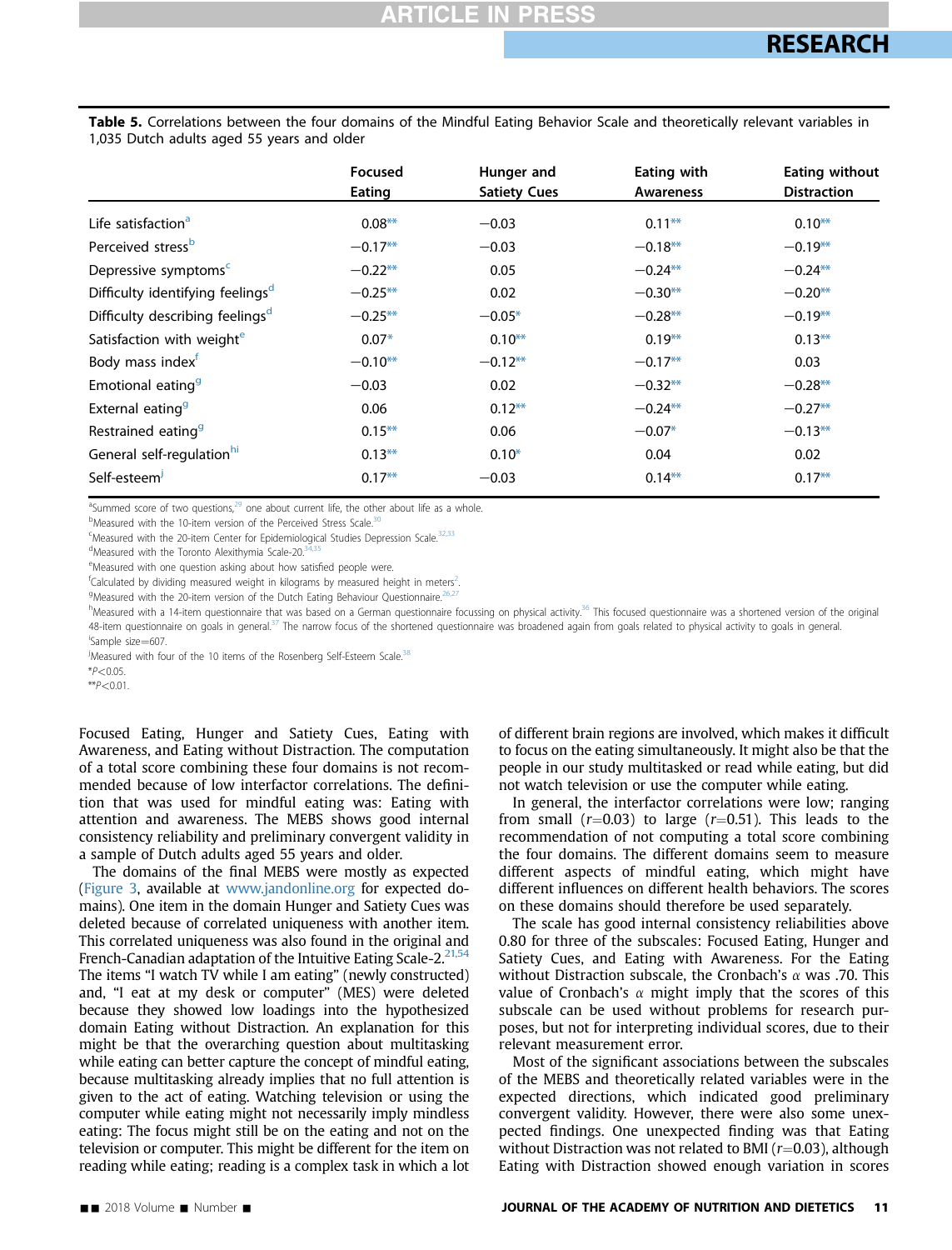## <span id="page-11-0"></span>**RESEARCH** <u>research</u>

[\(Figure 4\)](#page-6-0). Because distracted eating could interfere with cognitive processes such as paying attention to the food or reliance on hunger and satiety cues, this could lead to overeating and higher BMI. Earlier research found that listening to a story led to eating more pasta compared with a control condition and a focused attention condition.<sup>[55](#page-12-0)</sup>

Another unexpected finding was that Focused Eating was not correlated with external  $(r=0.06)$  and emotional eating  $(r=-0.03)$ . It was expected that mindful eating in general would be negatively correlated with external and emotional eating, but only the domains Eating with Awareness and Eating without Distraction were negatively correlated with these eating styles. In a longitudinal study<sup>[56](#page-12-0)</sup> higher Observing—a domain of mindfulness that measures observing; noticing; and attending to sensations, thoughts, and feelings—predicted higher external and emotional eating over time, also contrary to expectations. However, in line with the current findings, the correlations between observing and emotional and external eating were nonsignificant in this study. Another study found that Observing was not uniquely associated with eating pathology in a hierarchical regression analysis.<sup>57</sup> In this study, paying attention to food while eating was measured, which might be unrelated to paying attention to food cues in general or to responding to emotions. More research into the associations between the different domains of mindful eating and these eating styles is needed.

The positive correlation between focused eating and restrained eating was unexpected, but is less controversial, because earlier research showed that restrained eaters have an attentional bias toward food.<sup>[58](#page-12-0)</sup>

The domain Hunger and Satiety Cues was positively correlated with external eating, whereas you would expect that when people eat more according to their hunger and satiety cues, they are less susceptible to external food cues. However, the domain Hunger and Satiety Cues has overall very low correlations with the external variables in this study. Earlier research did find correlations between reliance on hunger and satiety cues and negative effect, life satisfaction, and self-esteem.<sup>17</sup> That these results were not replicated in the current study suggests that it did not measure what was intended to measure. However, this might also be due to the older age of the sample. In older age, hunger and appetite decrease and changes occur in the satiation and feeding systems, $59$  which may make it more difficult to rely on these internal cues. More research into this domain is needed, preferably also in other age samples.

The factor analysis on the DEBQ and the MEBS items simultaneously showed that the mindful eating items are pure indicators of mindful eating and can be measured independently from the eating styles emotional, external, and restrained eating. Earlier scales incorporated all those constructs into the same questionnaire, which might lead to possible distortion of results. Because these constructs might be related to different health outcomes, the eating styles and mindful eating should be measured separately.

Strengths of this study are the large sample size, a representative sample of Dutch persons aged 55 years and older, and a univocal focus on mindful eating. Limitations are that no test-retest reliability data were collected and that not all variables that were used to calculate correlations were measured at the exact same time point as mindful eating. Nevertheless, this time separation between measurements

can also be considered as an advantage, a method to reduce method bias. $60$  A further limitation is that the current study did not include a measure for general mindfulness.

In contrast to earlier scales, the MEBS makes it possible to disentangle mindful eating from other eating behaviors that might have different effects on health outcomes. This is useful for research because it is then possible to study mechanisms. It is also useful for applied settings because it becomes possible to better match the treatment to the needs of the individual. The MEBS has—in contrast to the MES—no acceptance factor. Acceptance, or the combination of acceptance with the attention element, might be important for applied settings, although the evidence is not conclusive.<sup>[18](#page-12-0)</sup> Because of general mindfulness scales not being able to detect an acceptance factor, the MEBS is only focused at measuring the attention element of mindful eating. The development of the MEBS is an important first step in better understanding how eating with attention and awareness regarding food can contribute to eating behaviors, weight, but also mental well-being and other health issues. Further tests of reliability and validity would be needed to ensure that the psychometric properties of the MEBS are robust for replication, also in adults aged 18 to 54 years. Although measurement invariance for different age groups was found, this is not enough evidence that the psychometric properties of the MEBS would hold when considering younger participants.

#### **CONCLUSIONS**

**THE SUPPREST STAR**<br>The successfully developed Mindful Eating Behavior Scale may be used in future research to measure four different domains of attentive mindful eating. The computation of a total score combining the four domains is not recommended due to low interfactor correlations. Advantages of the MEBS are that it only contains 17 items and that it is able to measure the domains of mindful eating separately from the eating styles emotional, external, and restrained eating.

#### **References**

- 1. [Wanden-Berghe RG, Sanz-Valero J, Wanden-Berghe C. The applica](http://refhub.elsevier.com/S2212-2672(18)30145-X/sref1)[tion of mindfulness to eating disorders treatment: A systematic](http://refhub.elsevier.com/S2212-2672(18)30145-X/sref1) review. Eat Disord[. 2010;19\(1\):34-48.](http://refhub.elsevier.com/S2212-2672(18)30145-X/sref1)
- 2. [Hofmann SG, Sawyer AT, Witt AA, Oh D. The effect of mindfulness](http://refhub.elsevier.com/S2212-2672(18)30145-X/sref2)[based therapy on anxiety and depression: A meta-analytic review.](http://refhub.elsevier.com/S2212-2672(18)30145-X/sref2) J Consult Clin Psychol[. 2010;78\(2\):169-183](http://refhub.elsevier.com/S2212-2672(18)30145-X/sref2).
- 3. [Klainin-Yobas P, Cho MAA, Creedy D. Ef](http://refhub.elsevier.com/S2212-2672(18)30145-X/sref3)ficacy of mindfulness-based [interventions on depressive symptoms among people with mental](http://refhub.elsevier.com/S2212-2672(18)30145-X/sref3) [disorders: A meta-analysis.](http://refhub.elsevier.com/S2212-2672(18)30145-X/sref3) Int J Nurs Stud. 2012;49(1):109-121.
- 4. [Keng S-L, Smoski MJ, Robins CJ. Effects of mindfulness on psycho](http://refhub.elsevier.com/S2212-2672(18)30145-X/sref4)[logical health: A review of empirical studies.](http://refhub.elsevier.com/S2212-2672(18)30145-X/sref4) Clin Psychol Rev. [2011;31\(6\):1041-1056.](http://refhub.elsevier.com/S2212-2672(18)30145-X/sref4)
- [Mantzios M, Wilson JC. Mindfulness, eating behaviours, and obesity:](http://refhub.elsevier.com/S2212-2672(18)30145-X/sref5) A review and refl[ection on current](http://refhub.elsevier.com/S2212-2672(18)30145-X/sref5) findings. Curr Obes Rep. [2015;4\(1\):141-146.](http://refhub.elsevier.com/S2212-2672(18)30145-X/sref5)
- 6. [Papies EK, Barsalou LW, Custers R. Mindful attention prevents](http://refhub.elsevier.com/S2212-2672(18)30145-X/sref6) mindless impulses. [Social Psychol Personality Sci](http://refhub.elsevier.com/S2212-2672(18)30145-X/sref6). 2012;3(3):291-299.
- 7. O'[Reilly GA, Cook L, Spruijt-Metz D, Black DS. Mindfulness-based](http://refhub.elsevier.com/S2212-2672(18)30145-X/sref7) [interventions for obesity-related eating behaviours: A literature](http://refhub.elsevier.com/S2212-2672(18)30145-X/sref7) review. Obes Rev[. 2014;15\(6\):453-461.](http://refhub.elsevier.com/S2212-2672(18)30145-X/sref7)
- 8. [Godfrey KM, Gallo LC, Afari N. Mindfulness-based interventions for](http://refhub.elsevier.com/S2212-2672(18)30145-X/sref8) [binge eating: A systematic review and meta-analysis.](http://refhub.elsevier.com/S2212-2672(18)30145-X/sref8) J Behav Med. [2015;38\(2\):348-362.](http://refhub.elsevier.com/S2212-2672(18)30145-X/sref8)
- 9. [Schaefer JT, Magnuson AB. A review of interventions that promote](http://refhub.elsevier.com/S2212-2672(18)30145-X/sref9) [eating by internal cues.](http://refhub.elsevier.com/S2212-2672(18)30145-X/sref9) J Acad Nutr Diet. 2014;114(5):734-760.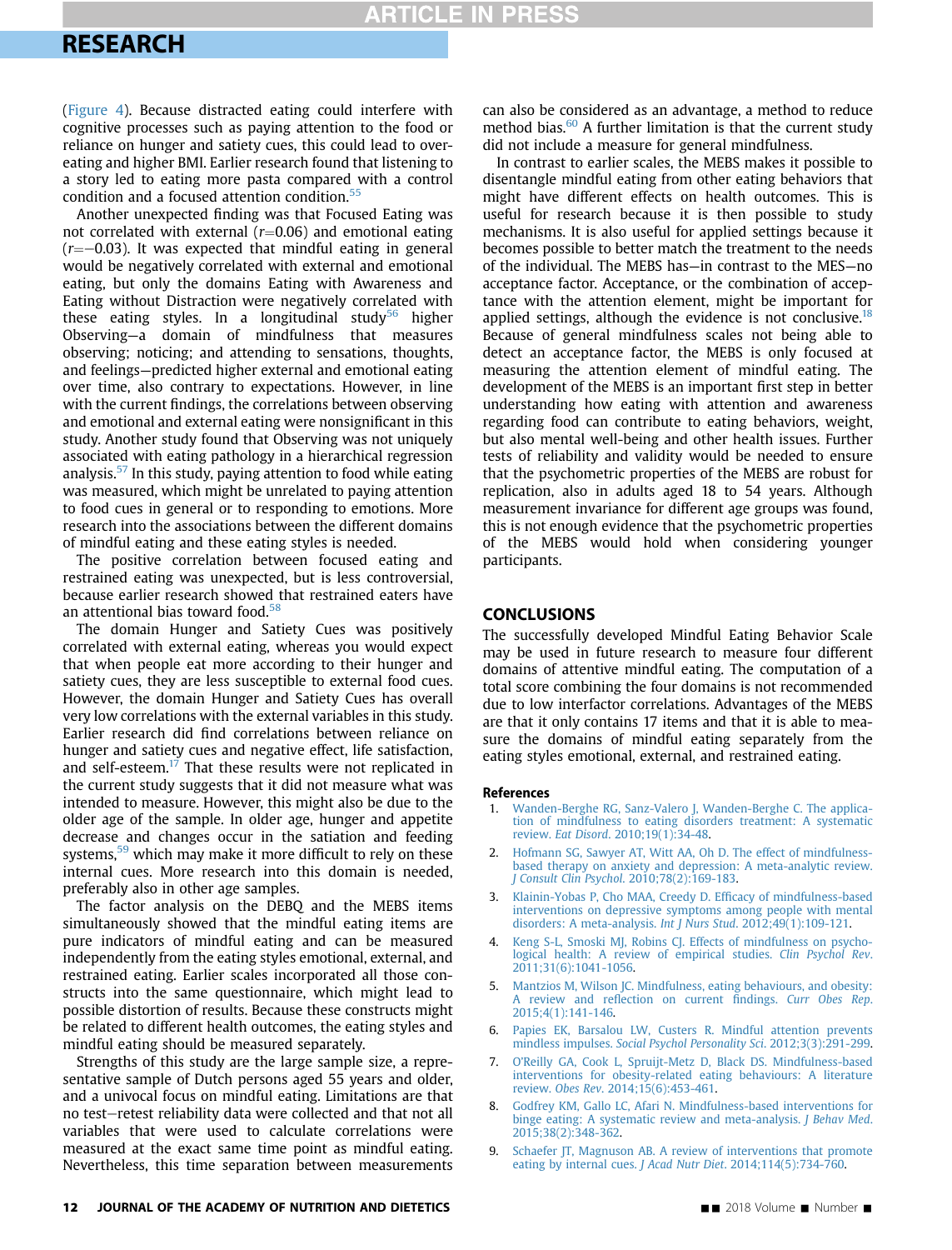- <span id="page-12-0"></span>10. [Framson C, Kristal AR, Schenk JM, Littman AJ, Zeliadt S, Benitez D.](http://refhub.elsevier.com/S2212-2672(18)30145-X/sref10) [Development and validation of the mindful eating questionnaire.](http://refhub.elsevier.com/S2212-2672(18)30145-X/sref10) J Am Diet Assoc[. 2009;109\(8\):1439-1444](http://refhub.elsevier.com/S2212-2672(18)30145-X/sref10).
- 11. [Hulbert-Williams L, Nicholls W, Joy J, Hulbert-Williams N. Initial](http://refhub.elsevier.com/S2212-2672(18)30145-X/sref11) [validation of the mindful eating scale.](http://refhub.elsevier.com/S2212-2672(18)30145-X/sref11) Mindfulness. 2014;5:719-729.
- 12. [Clementi C, Casu G, Gremigni P. An abbreviated version of the Mindful](http://refhub.elsevier.com/S2212-2672(18)30145-X/sref12) [Eating Questionnaire.](http://refhub.elsevier.com/S2212-2672(18)30145-X/sref12) J Nutr Educ Behav. 2017;49(4):352-356.
- 13. [Bishop SR, Lau M, Shapiro S, et al. Mindfulness: A proposed opera-](http://refhub.elsevier.com/S2212-2672(18)30145-X/sref13)tional definition. [Clin Psychol Sci Pract](http://refhub.elsevier.com/S2212-2672(18)30145-X/sref13). 2004;11:230-241.
- 14. Brown KW, Ryan RM. The benefi[ts of being present: Mindfulness and](http://refhub.elsevier.com/S2212-2672(18)30145-X/sref14) [its role in psychological well-being.](http://refhub.elsevier.com/S2212-2672(18)30145-X/sref14) J Pers Soc Psychol. 2003;84(4):822.
- 15. [Shapiro SL, Carlson LE, Astin JA, Freedman B. Mechanisms of mind](http://refhub.elsevier.com/S2212-2672(18)30145-X/sref15)fulness. J Clin Psychol[. 2006;62:373-386](http://refhub.elsevier.com/S2212-2672(18)30145-X/sref15).
- 16. [Baer RA, Smith GT, Hopkins J, Krietemeyer J, Toney L. Using self-](http://refhub.elsevier.com/S2212-2672(18)30145-X/sref16)[report assessment methods to explore facets of mindfulness.](http://refhub.elsevier.com/S2212-2672(18)30145-X/sref16) Assessment[. 2006;13\(1\):27-45](http://refhub.elsevier.com/S2212-2672(18)30145-X/sref16).
- 17. [Brown KW, Ryan RM. Perils and promise in de](http://refhub.elsevier.com/S2212-2672(18)30145-X/sref17)fining and measuring [mindfulness: Observations from experience.](http://refhub.elsevier.com/S2212-2672(18)30145-X/sref17) Clin Psychol Sci Pract. [2004;11:242-248.](http://refhub.elsevier.com/S2212-2672(18)30145-X/sref17)
- 18. Tapper K. Can mindfulness infl[uence weight management related](http://refhub.elsevier.com/S2212-2672(18)30145-X/sref18) [eating behaviors? If so, how?](http://refhub.elsevier.com/S2212-2672(18)30145-X/sref18) Clin Psychol Rev. 2017;53:122-134.
- 19. [Hoogendijk EO, Deeg DJH, Poppelaars J, et al. The Longitudinal Aging](http://refhub.elsevier.com/S2212-2672(18)30145-X/sref19) [Study Amsterdam: Cohort update 2016 and major](http://refhub.elsevier.com/S2212-2672(18)30145-X/sref19) findings. Eur J Epidemiol[. 2016;31\(9\):927-945.](http://refhub.elsevier.com/S2212-2672(18)30145-X/sref19)
- 20. [Huisman M, Poppelaars J, van der Horst M, et al. Cohort pro](http://refhub.elsevier.com/S2212-2672(18)30145-X/sref20)file: The [Longitudinal Aging Study Amsterdam.](http://refhub.elsevier.com/S2212-2672(18)30145-X/sref20) Int J Epidemiol. 2011;40(4): [868-876.](http://refhub.elsevier.com/S2212-2672(18)30145-X/sref20)
- 21. [Tylka TL, Kroon Van Diest AM. The Intuitive Eating Scale](http://refhub.elsevier.com/S2212-2672(18)30145-X/sref21)-[2: Item](http://refhub.elsevier.com/S2212-2672(18)30145-X/sref21) refi[nement and psychometric evaluation with college women and](http://refhub.elsevier.com/S2212-2672(18)30145-X/sref21) men. J Couns Psychol[. 2013;60\(1\):137](http://refhub.elsevier.com/S2212-2672(18)30145-X/sref21).
- 22. [Carrier LM, Cheever NA, Rosen LD, Benitez S, Chang J. Multitasking](http://refhub.elsevier.com/S2212-2672(18)30145-X/sref22) [across generations: Multitasking choices and dif](http://refhub.elsevier.com/S2212-2672(18)30145-X/sref22)ficulty ratings in three [generations of Americans.](http://refhub.elsevier.com/S2212-2672(18)30145-X/sref22) Comput Human Behav. 2009;25:483-489.
- 23. [De Vet HC, Terwee CB, Mokkink LB, Knol DL.](http://refhub.elsevier.com/S2212-2672(18)30145-X/sref23) Measurement in Medicine: A Practical Guide[. Cambridge, UK: Cambridge University Press; 2011](http://refhub.elsevier.com/S2212-2672(18)30145-X/sref23).
- 24. [Stel VS, Smit JH, Pluijm SM, Visser M, Deeg DJ, Lips P. Comparison of](http://refhub.elsevier.com/S2212-2672(18)30145-X/sref24) [the LASA Physical Activity Questionnaire with a 7-day diary and](http://refhub.elsevier.com/S2212-2672(18)30145-X/sref24) pedometer. J Clin Epidemiol[. 2004;57\(3\):252-258](http://refhub.elsevier.com/S2212-2672(18)30145-X/sref24).
- 25. [Beukers M, Dekker L, De Boer E, et al. Development of the HELIUS](http://refhub.elsevier.com/S2212-2672(18)30145-X/sref25) [food frequency questionnaires: Ethnic-speci](http://refhub.elsevier.com/S2212-2672(18)30145-X/sref25)fic questionnaires to [assess the diet of a multiethnic population in The Netherlands.](http://refhub.elsevier.com/S2212-2672(18)30145-X/sref25) Eur J Clin Nutr[. 2015;69\(5\):579-584.](http://refhub.elsevier.com/S2212-2672(18)30145-X/sref25)
- 26. [Van Strien T, Donker MH, Ouwens MA. Is desire to eat in response to](http://refhub.elsevier.com/S2212-2672(18)30145-X/sref26) positive emotions an 'obese'[eating style: Is Kummerspeck for some](http://refhub.elsevier.com/S2212-2672(18)30145-X/sref26) [people a misnomer?](http://refhub.elsevier.com/S2212-2672(18)30145-X/sref26) Appetite. 2016;100:225-235.
- 27. [Paans NP, Bot M, van Strien T, Brouwer IA, Visser M, Penninx BWJH.](http://refhub.elsevier.com/S2212-2672(18)30145-X/sref27) [Eating styles in major depressive disorder: Results from a large-scale](http://refhub.elsevier.com/S2212-2672(18)30145-X/sref27) study. J Psychiatr Res[. 2018;97:38-46](http://refhub.elsevier.com/S2212-2672(18)30145-X/sref27).
- 28. Van Strien T. [Nederlandse Vragenlijst voor Eetgedrag \(NVE\): Handle](http://refhub.elsevier.com/S2212-2672(18)30145-X/sref28)[iding \[Dutch Eating Behaviour Questionnaire: Manual\]](http://refhub.elsevier.com/S2212-2672(18)30145-X/sref28). Amsterdam, [the Netherlands: Hogrefe; 2015](http://refhub.elsevier.com/S2212-2672(18)30145-X/sref28).
- 29. Van Zonneveld R. The Health of the Aged[. Assen, the Netherlands: Van](http://refhub.elsevier.com/S2212-2672(18)30145-X/sref29) [Gorcum; 1961](http://refhub.elsevier.com/S2212-2672(18)30145-X/sref29).
- 30. [Cohen S, Williamson G. Perceived stress in a probability sample of](http://refhub.elsevier.com/S2212-2672(18)30145-X/sref30) [the US. In: Spacapam S, Oskamp S, eds.](http://refhub.elsevier.com/S2212-2672(18)30145-X/sref30) The Social Psychology of [Health: Claremont Symposium on Applied Social Psychology](http://refhub.elsevier.com/S2212-2672(18)30145-X/sref30). Newbury [Park, CA: Sage; 1988:31-67](http://refhub.elsevier.com/S2212-2672(18)30145-X/sref30).
- 31. [Cohen S, Kamarck T, Mermelstein R. A global measure of perceived](http://refhub.elsevier.com/S2212-2672(18)30145-X/sref31) stress. J Health Soc Behav[. 1983;24\(4\):385-396.](http://refhub.elsevier.com/S2212-2672(18)30145-X/sref31)
- 32. [Radloff LS. The CES-D scale a self-report depression scale for research](http://refhub.elsevier.com/S2212-2672(18)30145-X/sref32) [in the general population.](http://refhub.elsevier.com/S2212-2672(18)30145-X/sref32) Appl Psychol Meas. 1977;1:385-401.
- 33. [Beekman AT, Deeg D, Van Limbeek J, Braam AW, De Vries M, Van](http://refhub.elsevier.com/S2212-2672(18)30145-X/sref33) [Tilburg W. Criterion validity of the Center for Epidemiologic Studies](http://refhub.elsevier.com/S2212-2672(18)30145-X/sref33) [Depression scale \(CES-D\): results from a community-based sample of](http://refhub.elsevier.com/S2212-2672(18)30145-X/sref33) [older subjects in the Netherlands.](http://refhub.elsevier.com/S2212-2672(18)30145-X/sref33) Psychol Med. 1997;27(1):231-235.
- 34. [Bagby RM, Parker JD, Taylor GJ. The twenty-item Toronto Alex](http://refhub.elsevier.com/S2212-2672(18)30145-X/sref34)ithymia Scale—[I. Item selection and cross-validation of the factor](http://refhub.elsevier.com/S2212-2672(18)30145-X/sref34) structure. J Psychosom Res[. 1994;38\(1\):23-32.](http://refhub.elsevier.com/S2212-2672(18)30145-X/sref34)
- 35. [Kooiman C, Spinhoven P, Trijsburg R. The assessment of alexithymia: A](http://refhub.elsevier.com/S2212-2672(18)30145-X/sref35) [critical review of the literature and a psychometric study of the Tor](http://refhub.elsevier.com/S2212-2672(18)30145-X/sref35)[onto Alexithymia Scale-20.](http://refhub.elsevier.com/S2212-2672(18)30145-X/sref35) J Psychosom Res. 2002;53(6):1083-1090.
- 36. [Ziegelmann JP, Lippke S. Planning and strategy use in health](http://refhub.elsevier.com/S2212-2672(18)30145-X/sref36) [behavior change: A life span view.](http://refhub.elsevier.com/S2212-2672(18)30145-X/sref36) Int J Behav Med. 2007;14(1): [30-39.](http://refhub.elsevier.com/S2212-2672(18)30145-X/sref36)
- 37. [Freund AM, Baltes PB. Life-management strategies of selection,](http://refhub.elsevier.com/S2212-2672(18)30145-X/sref37) [optimization and compensation: Measurement by self-report and](http://refhub.elsevier.com/S2212-2672(18)30145-X/sref37) [construct validity.](http://refhub.elsevier.com/S2212-2672(18)30145-X/sref37) J Pers Soc Psychol. 2002;82(4):642.
- 38. Rosenberg M. [Society and the Adolescent Self-Image](http://refhub.elsevier.com/S2212-2672(18)30145-X/sref38). Princeton, NJ: [Princeton University Press; 1965](http://refhub.elsevier.com/S2212-2672(18)30145-X/sref38).
- 39. [Garrido LE, Abad FJ, Ponsoda V. A new look at Horn](http://refhub.elsevier.com/S2212-2672(18)30145-X/sref39)'s parallel analysis [with ordinal variables.](http://refhub.elsevier.com/S2212-2672(18)30145-X/sref39) Psychol Methods. 2013;18(4):454.
- 40. [Asparouhov T, Muthén B. Exploratory structural equation modeling.](http://refhub.elsevier.com/S2212-2672(18)30145-X/sref40) [Struct Equ Modeling](http://refhub.elsevier.com/S2212-2672(18)30145-X/sref40). 2009;16:397-438.
- 41. [Sánchez-Carracedo D, Barrada JR, López-Guimerà G, Fauquet J,](http://refhub.elsevier.com/S2212-2672(18)30145-X/sref41) [Almenara CA, Trepat E. Analysis of the factor structure of the So](http://refhub.elsevier.com/S2212-2672(18)30145-X/sref41)[ciocultural Attitudes Towards Appearance Questionnaire \(SATAQ-3\)](http://refhub.elsevier.com/S2212-2672(18)30145-X/sref41) [in Spanish secondary-school students through exploratory structural](http://refhub.elsevier.com/S2212-2672(18)30145-X/sref41) equation modeling. Body Image[. 2012;9\(1\):163-171](http://refhub.elsevier.com/S2212-2672(18)30145-X/sref41).
- [Hu LT, Bentler PM. Cutoff criteria for](http://refhub.elsevier.com/S2212-2672(18)30145-X/sref42) fit indexes in covariance [structure analysis: Conventional criteria versus new alternatives.](http://refhub.elsevier.com/S2212-2672(18)30145-X/sref42) [Struct Equ Modeling](http://refhub.elsevier.com/S2212-2672(18)30145-X/sref42). 1999;6:1-55.
- 43. [Chen FF. Sensitivity of goodness of](http://refhub.elsevier.com/S2212-2672(18)30145-X/sref43) fit indexes to lack of measurement invariance. [Struct Equ Modeling](http://refhub.elsevier.com/S2212-2672(18)30145-X/sref43). 2007;14:464-504.
- 44. [Cheung GW, Rensvold RB. Evaluating goodness-of-](http://refhub.elsevier.com/S2212-2672(18)30145-X/sref44)fit indexes for [testing measurement invariance.](http://refhub.elsevier.com/S2212-2672(18)30145-X/sref44) Struct Equ Modeling. 2002;9:233- [255](http://refhub.elsevier.com/S2212-2672(18)30145-X/sref44).
- 45. Cohen J. [Statistical Power Analysis for the Behavioral Sciences](http://refhub.elsevier.com/S2212-2672(18)30145-X/sref45). Hilsdale, [NJ: Lawrence Earlbaum Associates; 1988](http://refhub.elsevier.com/S2212-2672(18)30145-X/sref45).
- 46. [Muthen LK, Muthen BO.](http://refhub.elsevier.com/S2212-2672(18)30145-X/sref46) Mplus User's Guide, 5th ed. Los Angeles, CA: [Muthén & Muthén; 1998-2008](http://refhub.elsevier.com/S2212-2672(18)30145-X/sref46).
- 47. [R: A language and environment for statistical computing](http://refhub.elsevier.com/S2212-2672(18)30145-X/sref47). Vienna, [Austria: R Foundation for Statistical Computing; 2016](http://refhub.elsevier.com/S2212-2672(18)30145-X/sref47).
- 48. [Psych: procedures for personality and psychological research version 1.](http://refhub.elsevier.com/S2212-2672(18)30145-X/sref48) 6.12[. Evanston, IL: Northwestern University; 2017.](http://refhub.elsevier.com/S2212-2672(18)30145-X/sref48)
- 49. Mplus Automation[. Vienna, Austria: R Foundation for the Statistical](http://refhub.elsevier.com/S2212-2672(18)30145-X/sref49) [Computing; 2016](http://refhub.elsevier.com/S2212-2672(18)30145-X/sref49).
- 50. [IBM SPSS Statistics for Windows version 23.0](http://refhub.elsevier.com/S2212-2672(18)30145-X/sref50). Armonk, NY: IBM-SPSS [Inc; 2015](http://refhub.elsevier.com/S2212-2672(18)30145-X/sref50).
- 51. [Khan Z, Zadeh ZF. Mindful eating and its relationship with mental](http://refhub.elsevier.com/S2212-2672(18)30145-X/sref51) well-being. [Procedia Soc Behav Sci](http://refhub.elsevier.com/S2212-2672(18)30145-X/sref51). 2014;159:69-73.
- 52. [Meier BP, Noll SW, Molokwu OJ. The sweet life: The effect of mindful](http://refhub.elsevier.com/S2212-2672(18)30145-X/sref52) [chocolate consumption on mood.](http://refhub.elsevier.com/S2212-2672(18)30145-X/sref52) Appetite. 2017;108:21-27.
- 53. [Warren JM, Smith N, Ashwell M. A structured literature review on](http://refhub.elsevier.com/S2212-2672(18)30145-X/sref53) [the role of mindfulness, mindful eating and intuitive eating in](http://refhub.elsevier.com/S2212-2672(18)30145-X/sref53) [changing eating behaviours: Effectiveness and associated potential](http://refhub.elsevier.com/S2212-2672(18)30145-X/sref53) mechanisms. Nutr Res Rev[. 2017;30\(2\):272-283](http://refhub.elsevier.com/S2212-2672(18)30145-X/sref53).
- 54. [Carbonneau E, Carbonneau N, Lamarche B, et al. Validation of a](http://refhub.elsevier.com/S2212-2672(18)30145-X/sref54) [French-Canadian adaptation of the Intuitive Eating Scale-2 for the](http://refhub.elsevier.com/S2212-2672(18)30145-X/sref54) adult population. Appetite[. 2016;105:37-45](http://refhub.elsevier.com/S2212-2672(18)30145-X/sref54).
- 55. [Long S, Meyer C, Leung N, Wallis DJ. Effects of distraction and focused](http://refhub.elsevier.com/S2212-2672(18)30145-X/sref55) [attention on actual and perceived food intake in females with non](http://refhub.elsevier.com/S2212-2672(18)30145-X/sref55)[clinical eating psychopathology.](http://refhub.elsevier.com/S2212-2672(18)30145-X/sref55) Appetite. 2011;56(2):350-356.
- 56. [Sala M, Levinson CA. A longitudinal study on the association between](http://refhub.elsevier.com/S2212-2672(18)30145-X/sref56) [facets of mindfulness and disinhibited eating.](http://refhub.elsevier.com/S2212-2672(18)30145-X/sref56) Mindfulness; 2016:1- [10](http://refhub.elsevier.com/S2212-2672(18)30145-X/sref56).
- 57. [Lavender JM, Gratz KL, Tull MT. Exploring the relationship between](http://refhub.elsevier.com/S2212-2672(18)30145-X/sref57) [facets of mindfulness and eating pathology in women.](http://refhub.elsevier.com/S2212-2672(18)30145-X/sref57) Cogn Behav Ther[. 2011;40\(3\):174-182](http://refhub.elsevier.com/S2212-2672(18)30145-X/sref57).
- 58. [Hollitt S, Kemps E, Tiggemann M, Smeets E, Mills JS. Components of](http://refhub.elsevier.com/S2212-2672(18)30145-X/sref58) [attentional bias for food cues among restrained eaters.](http://refhub.elsevier.com/S2212-2672(18)30145-X/sref58) Appetite. [2010;54\(2\):309-313.](http://refhub.elsevier.com/S2212-2672(18)30145-X/sref58)
- 59. [Morley JE, Thomas DR. Anorexia and aging: Pathophysiology.](http://refhub.elsevier.com/S2212-2672(18)30145-X/sref59) Nutrition[. 1999;15\(6\):499-503.](http://refhub.elsevier.com/S2212-2672(18)30145-X/sref59)
- 60. [Podsakoff PM, MacKenzie SB, Podsakoff NP. Sources of method bias](http://refhub.elsevier.com/S2212-2672(18)30145-X/sref60) [in social science research and recommendations on how to control it.](http://refhub.elsevier.com/S2212-2672(18)30145-X/sref60) Annu Rev Psychol[. 2012;63:539-569](http://refhub.elsevier.com/S2212-2672(18)30145-X/sref60).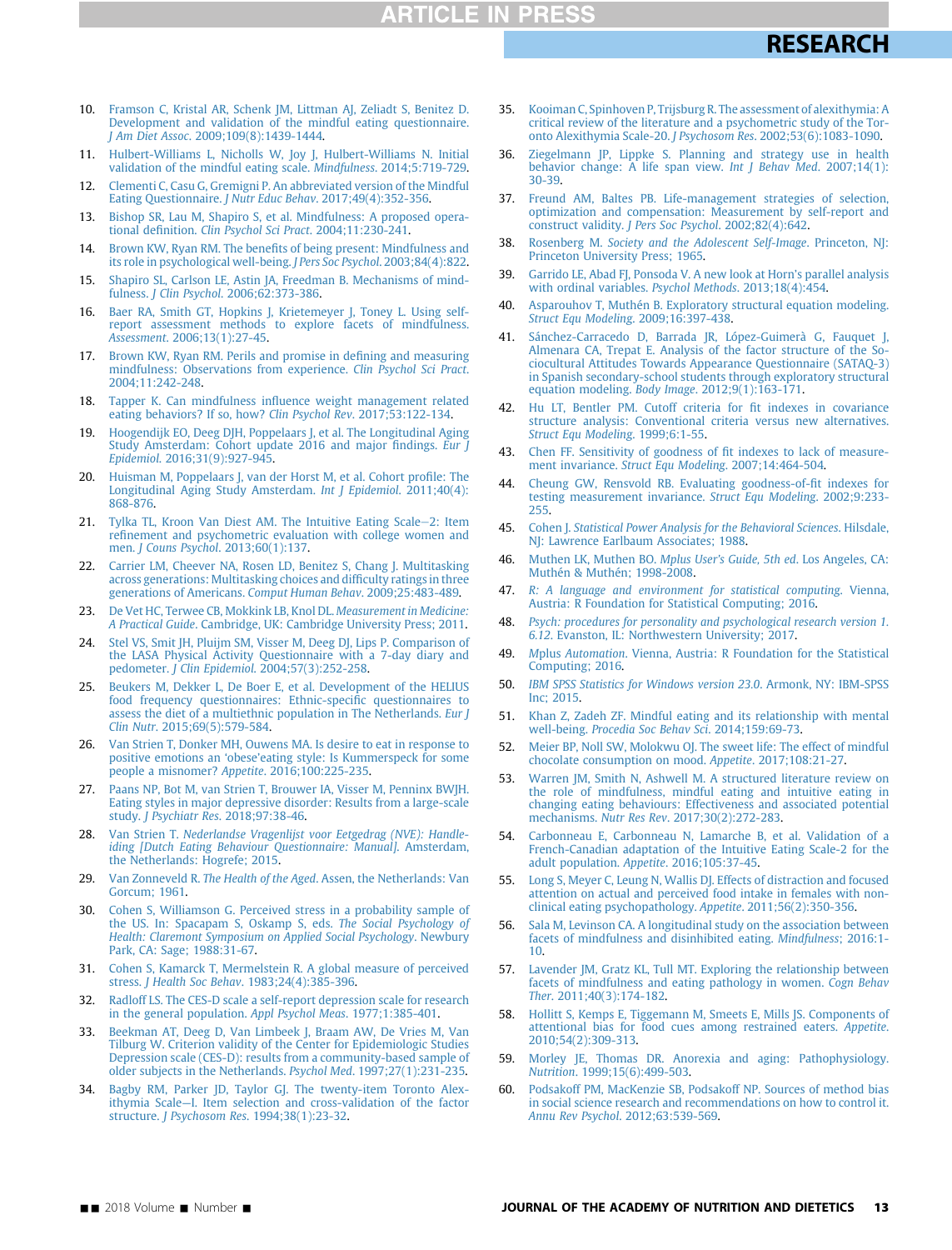## **RESEARCH** <u>research</u>

### **AUTHOR INFORMATION**

. L. H. H. Winkens is a PhD candidate, I. A. Brouwer is professor of nutrition for healthy living with special emphasis on fatty acids, and M. Visser is<br>L. H. H. Winkens is a PhD candidate, I. A. Brouwer is professor of nu professor of healthy aging, Department of Health Sciences, Faculty of Science, Vrije Universiteit Amsterdam, Amsterdam Public Health Research Institute, Amsterdam, the Netherlands. T. van Strien is endowed professor psychology of eating styles, Department of Health Sciences, Faculty of Science, Vrije Universiteit Amsterdam, Amsterdam Public Health Research Institute, Amsterdam, the Netherlands, and associate professor, Behavioural Science Institute, Radboud University Nijmegen, Nijmegen, the Netherlands. J. R. Barrada is senior lecturer of research methods in psychology, Facultad de Ciencias Sociales y Humanas, Universidad de Zaragoza, Teruel, Spain. B. W. J. H. Penninx is professor of psychiatric epidemiology, Department of Psychiatry, VU University Medical Center/GGZ, Amsterdam Public Health Research Institute, Amsterdam, the Netherlands.

Address correspondence to: Laura H. H. Winkens, MSc, Department of Health Sciences, Faculty of Science, Vrije Universiteit Amsterdam, De Boelelaan 1085, 1081 HV Amsterdam, the Netherlands. E-mail: [l.h.h.winkens@vu.nl](mailto:l.h.h.winkens@vu.nl)

#### STATEMENT OF POTENTIAL CONFLICT OF INTEREST

T. van Strien has a copyright and royalty interest in the Dutch Eating Behavior Questionnaire and manual. No potential conflict of interest was reported by the other authors.

#### FUNDING/SUPPORT

Funding was provided by the European Union FP7 MooDFOOD Project Multi-Country Collaborative Project on the Role of Diet, Food-Related Behaviour, and Obesity in the Prevention of Depression (grant agreement no. 613598). The Longitudinal Aging Study Amsterdam is supported by a grant from the Netherlands Ministry of Health Welfare and Sports, Directorate of Long-Term Care. The data collection during 2012- 2013 was financially supported by the Netherlands Organization for Scientific Research in the framework of the New Cohorts of Young Old in the 21st Century project (file no. 480-10-014).

#### AUTHOR CONTRIBUTIONS

L. H. H. Winkens, M. Visser, I. A. Brouwer, and T. van Strien designed this study. L. H. H. Winkens collected the data. L. H. H. Winkens wrote the first draft with contributions from M. Visser, I. A. Brouwer, and T. van Strien. J. R. Barrada and L. H. H. Winkens conducted the statistical analyses. All authors reviewed and commented on subsequent drafts of the manuscript. All authors approved the final version.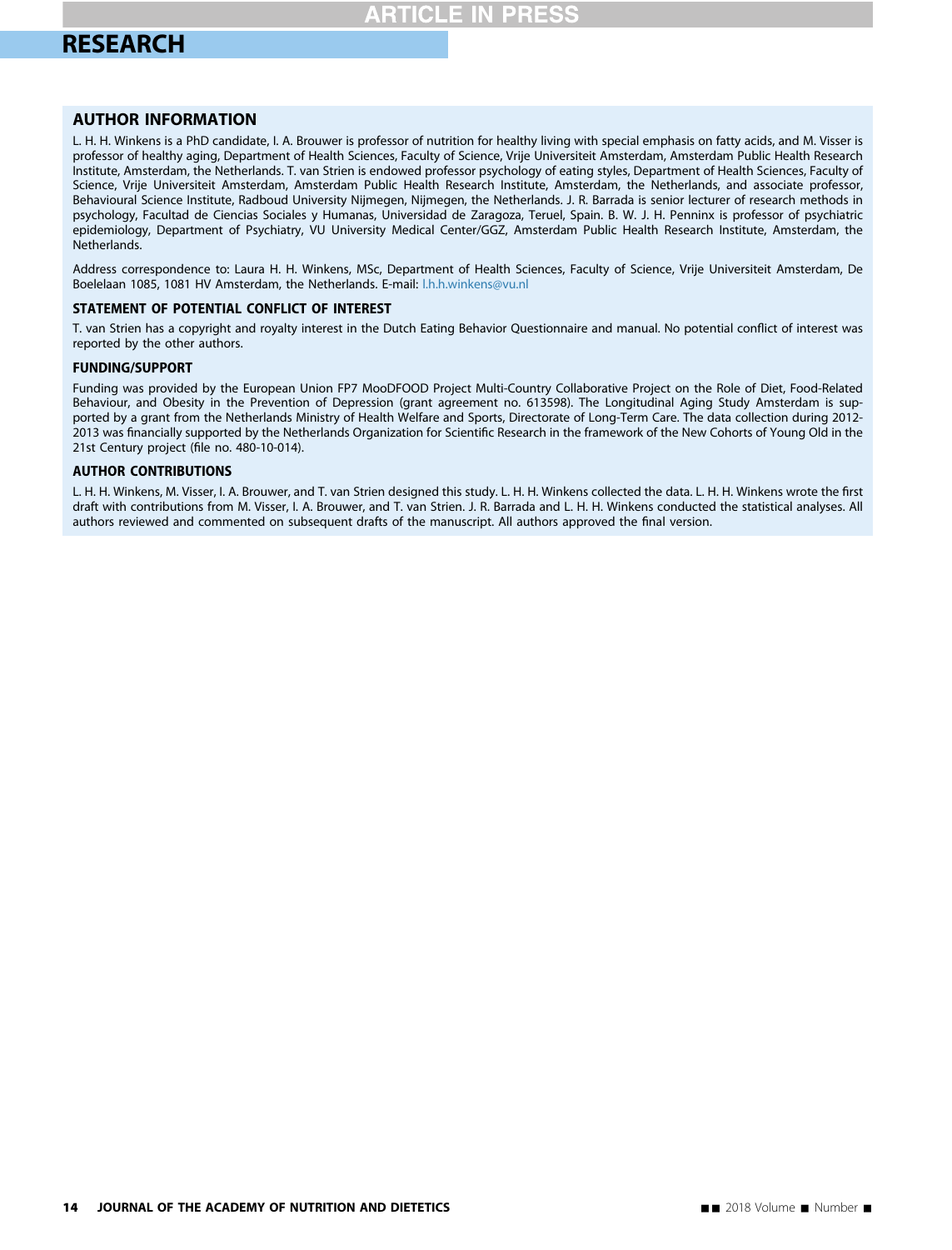## **RESEARCH** <u>research</u>

<span id="page-14-0"></span>First, a consultation with an expert of The Knowledge Center Measurement Instruments at the Vrije University Amsterdam Medical Center took place. The following advice was given:

- Define: What is core of mindful eating?
- Make sure to have no overlap with other constructs.
- Use existing subscales when possible.
- Make sure the items are translated well.
- Pilot: Think-aloud method.
- Do a factor analysis with a large enough number of people.

The development phase of the MEBS started with a search into the literature for information on mindful eating and definitions. The definition was created and a list of possible items based on this definition was drafted. The study authors discussed this list of items thoroughly during different meetings. Eventually, 20 items were selected/created that fit the earlier literature and the created definition.

The selected English items were translated to Dutch and back-translated to US English by a US native speaker.

The 20-item questionnaire was pilot tested with the think aloud method<sup>[23](#page-12-0)</sup> (n=2) within the whole questionnaire of the Nutrition and Food-Related Behavior Study to check if people understood the items as they were intended. Other respondents ( $n=16$ ) were asked to answer questions on clarity of the items, the sufficiency of the response options, and unpleasantness or difficulty of answering the items. No problems with any of the items of the MEBS occurred.

Figure 2. Detailed description of development of the initial version of the Mindful Eating Behavior Scale (MEBS).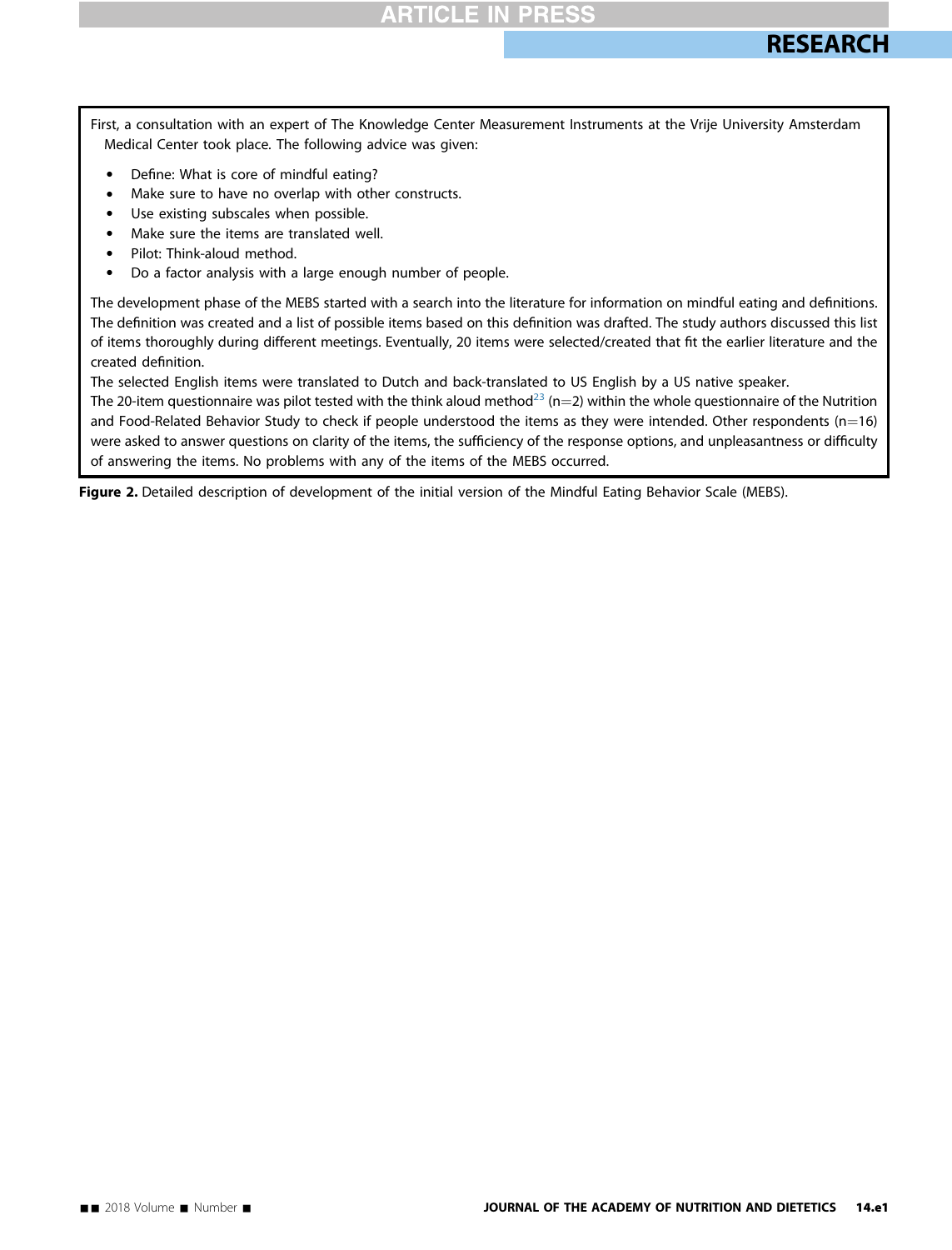<span id="page-15-0"></span>

|                                                                               | <b>Never</b> | Seldom | <b>Sometimes</b> | Often  | Very often |  |  |  |
|-------------------------------------------------------------------------------|--------------|--------|------------------|--------|------------|--|--|--|
| Expected domain 1: Eating while focusing on the food                          |              |        |                  |        |            |  |  |  |
| 1. I notice flavors and textures when I'm eating my food <sup>a</sup>         | $\Box$       | $\Box$ | $\Box$           | П      | $\Box$     |  |  |  |
| 2. I stay aware of my food while eating <sup>a</sup>                          | $\Box$       | $\Box$ | $\Box$           | $\Box$ | $\Box$     |  |  |  |
| 3. I notice how my food looks <sup>a</sup>                                    | $\Box$       | $\Box$ | $\Box$           | $\Box$ | $\Box$     |  |  |  |
| 4. I notice the smells and aromas of food <sup>a</sup>                        | $\Box$       | $\Box$ | $\Box$           | $\Box$ | $\Box$     |  |  |  |
| 5. It is easy for me to concentrate on what I eat <sup>a</sup>                | П            | $\Box$ | $\Box$           | $\Box$ | $\Box$     |  |  |  |
| Expected domain 2: Eating while paying attention to hunger and satiety cues   |              |        |                  |        |            |  |  |  |
| 6. I trust my body to tell me when to eat <sup>b</sup>                        | $\Box$       | $\Box$ | $\Box$           | $\Box$ | $\Box$     |  |  |  |
| 7. I trust my body to tell me what to eat <sup>b</sup>                        | $\Box$       | $\Box$ | $\Box$           | $\Box$ | $\Box$     |  |  |  |
| 8. I trust my body to tell me how much to eat <sup>b</sup>                    | $\Box$       | $\Box$ | $\Box$           | $\Box$ | $\Box$     |  |  |  |
| 9. I rely on my hunger signals to tell me when to eat <sup>b</sup>            | $\Box$       | $\Box$ | $\Box$           | $\Box$ | $\Box$     |  |  |  |
| 10. I rely on my fullness signals to tell me when to stop eating <sup>b</sup> | $\Box$       | $\Box$ | $\Box$           | П      | $\Box$     |  |  |  |
| 11. I trust my body to tell me when to stop eating <sup>b</sup>               | $\Box$       | $\Box$ | $\Box$           | $\Box$ | $\Box$     |  |  |  |
| Expected domain 3: Being aware of eating                                      |              |        |                  |        |            |  |  |  |
| 12. I snack without being aware that I am eating <sup>a</sup>                 | $\Box$       | $\Box$ | $\Box$           | $\Box$ | $\Box$     |  |  |  |
| 13. I eat automatically without being aware of what I eat <sup>a</sup>        | $\Box$       | $\Box$ | $\Box$           | $\Box$ | $\Box$     |  |  |  |
| 14. I eat something without really being aware of it <sup>a</sup>             | $\Box$       | $\Box$ | $\Box$           | $\Box$ | $\Box$     |  |  |  |
| Expected domain 4: Eating while not being distracted                          |              |        |                  |        |            |  |  |  |
| 15. My thoughts tend to wander while I am eating $c$                          | $\Box$       | $\Box$ | $\Box$           | $\Box$ | $\Box$     |  |  |  |
| 16. I think about things I need to do while I am eating <sup>c</sup>          | $\Box$       | $\Box$ | $\Box$           | $\Box$ | $\Box$     |  |  |  |
| 17. I multi-task while I am eating <sup>a</sup>                               | $\Box$       | $\Box$ | $\Box$           | $\Box$ | $\Box$     |  |  |  |
| 18. I eat at my desk or computer <sup>a</sup>                                 | $\Box$       | $\Box$ | $\Box$           | $\Box$ | $\Box$     |  |  |  |
| 19. I watch television while I am eating <sup>d</sup>                         | $\Box$       | $\Box$ | $\Box$           | $\Box$ | $\Box$     |  |  |  |
| 20. I read while I am eating <sup>d</sup>                                     | $\Box$       | $\Box$ | $\Box$           | $\Box$ | $\Box$     |  |  |  |
| <sup>a</sup> Derived from the Mindful Eating Scale. <sup>11</sup>             |              |        |                  |        |            |  |  |  |
| <sup>b</sup> Derived from the Intuitive Eating Scale-II. <sup>21</sup>        |              |        |                  |        |            |  |  |  |
| $c^{\text{c}}$ Derived from the Mindful Eating Questionnaire. <sup>10</sup>   |              |        |                  |        |            |  |  |  |
| <sup>d</sup> Self-designed.                                                   |              |        |                  |        |            |  |  |  |

-

Figure 3. Initial 20-item Mindful Eating Behavior Questionnaire (English version): Origin of items and expected domains.

RESEARCH

**ARTICLE IN PRES** ีดี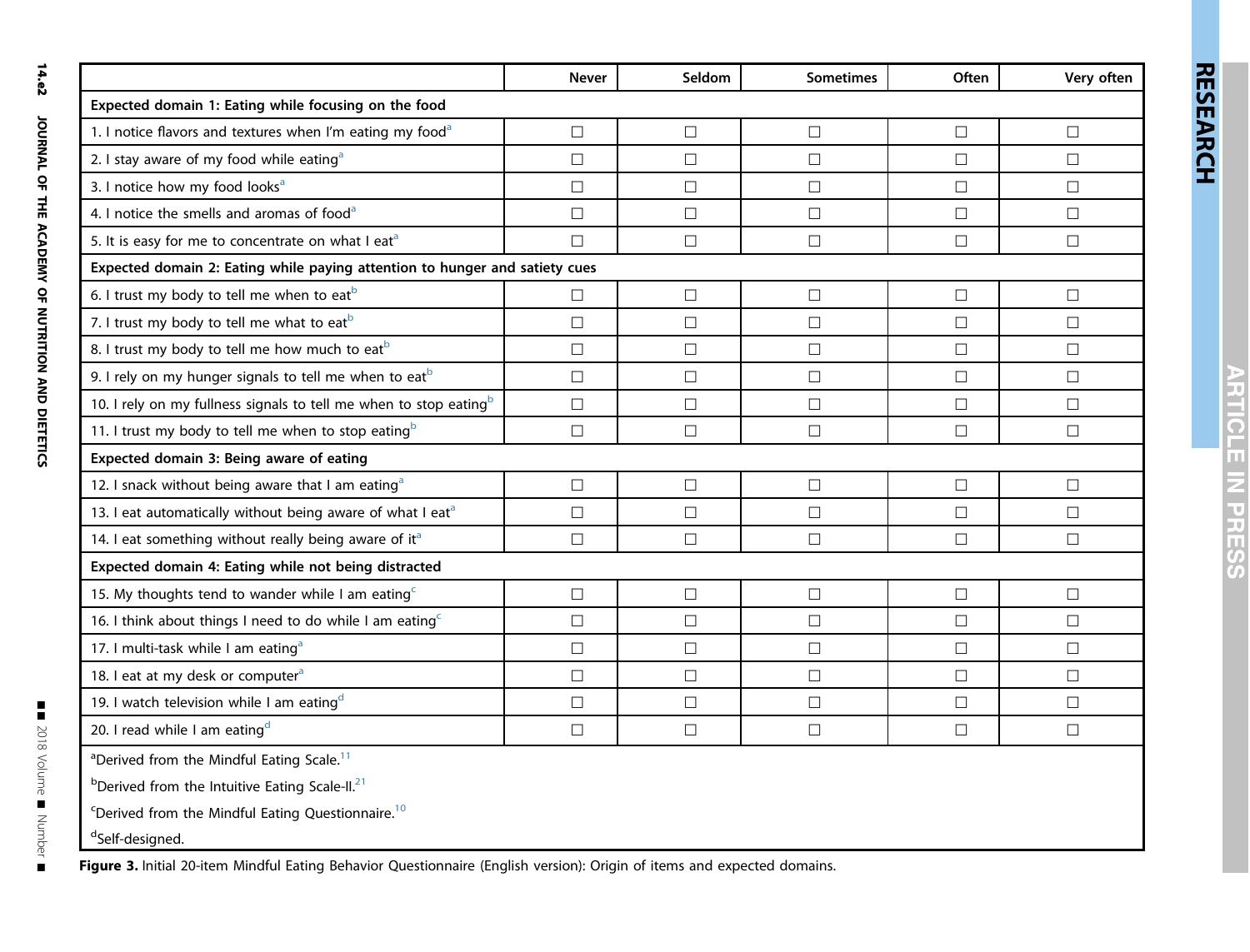<span id="page-16-0"></span>T[a](#page-17-0)ble 4. Factor loadings of Mindful Eating Behavior Scale (MEBS) items and Dutch Eating Behaviour Questionnaire (DEBQ)-20<sup>a</sup> items: Exploratory structural equation modeling and confirmatory factor analysis in 1,227 Dutch adults aged 55 years and older

| Question          | Item description                                                | EOC <sup>b</sup>  | <b>HSC<sup>c</sup></b> | <b>AWA<sup>d</sup></b> | <b>EMOC<sup>e</sup></b> | <b>RES<sup>f</sup></b> | DIS <sup>9</sup>                    | EXT <sup>h</sup> |
|-------------------|-----------------------------------------------------------------|-------------------|------------------------|------------------------|-------------------------|------------------------|-------------------------------------|------------------|
| MEBS1             | I notice flavors and textures when I'm eating<br>my food        | 0.70 <sup>i</sup> | 0.01                   | 0.07                   | 0.03                    | 0.04                   | $-0.02$                             | 0.02             |
| MEBS2             | I stay aware of my food while eating                            | 0.71              | 0.04                   | $-0.06$                | 0.02                    | 0.01                   | $-0.08$                             | $-0.02$          |
| MEBS3             | I notice how my food looks                                      | 0.80              | 0.00                   | 0.00                   | $-0.01$                 | 0.03                   | 0.04                                | $-0.03$          |
| MEBS4             | I notice the smells and aromas of food                          | 0.75              | $-0.01$                | $-0.02$                | $-0.01$                 | $-0.03$                | 0.03                                | 0.05             |
| MEBS5             | It is easy for me to concentrate on what I eat                  | 0.71              | 0.00                   | $-0.04$                | $-0.01$                 | $-0.02$                | $-0.05$                             | 0.00             |
| MEBS6             | I trust my body to tell me when to eat                          | 0.01              | 0.81                   | 0.02                   | $-0.04$                 | $-0.01$                | 0.03                                | 0.00             |
| MEBS7             | I trust my body to tell me what to eat                          | 0.01              | 0.78                   | 0.04                   | 0.07                    | 0.01                   | $-0.04$                             | $-0.06$          |
| MEBS8             | I trust my body to tell me how much to eat                      | 0.00              | 0.84                   | $-0.03$                | 0.02                    | 0.00                   | 0.02                                | $-0.02$          |
| MEBS9             | I rely on my hunger signals to tell me<br>when to eat           | $-0.02$           | 0.83                   | $-0.02$                | $-0.01$                 | 0.00                   | 0.00                                | 0.04             |
| MEBS10            | I rely on my fullness signals to<br>tell me when to stop eating | 0.02              | 0.68                   | 0.00                   | $-0.07$                 | 0.00                   | 0.03                                | 0.06             |
| MEBS11            | I snack without being aware that I am eating                    | 0.07              | 0.01                   | 0.67                   | 0.02                    | $-0.03$                | $-0.02$                             | 0.09             |
| MEBS12            | I eat automatically without<br>being aware of what I eat        | $-0.02$           | $-0.01$                | 0.87                   | $-0.04$                 | 0.00                   | 0.03                                | 0.02             |
| MEBS13            | I eat something without really being aware of it                | $-0.07$           | 0.02                   | 0.75                   | 0.04                    | 0.03                   | 0.02                                | $-0.06$          |
| MEBS14            | My thoughts tend to wander while I am eating                    | $-0.02$           | 0.02                   | 0.07                   | 0.10                    | 0.02                   | 0.60                                | 0.00             |
| MEBS15            | I think about things I need to do while<br>I am eating          | $-0.05$           | 0.01                   | $-0.04$                | $-0.01$                 | $-0.01$                | 0.74                                | 0.02             |
| MEBS16            | I multitask while I am eating                                   | 0.00              | 0.02                   | 0.09                   | 0.01                    | 0.02                   | 0.60                                | 0.01             |
| MEBS17            | I read while I am eating                                        | 0.08              | $-0.01$                | 0.00                   | 0.03                    | 0.00                   | 0.40                                | 0.00             |
| DEBQ1             | Eat more than usual when food is tasty                          | 0.04              | $-0.02$                | $-0.01$                | $-0.01$                 | $-0.05$                | 0.13                                | 0.56             |
| DEBQ <sub>2</sub> | Desire to eat when feeling depressed                            | $-0.01$           | 0.01                   | $-0.03$                | 0.74                    | $-0.03$                | 0.06                                | 0.05             |
| DEBQ3             | Refuse food or drinks offered<br>because of worry weight        | 0.00              | 0.00                   | $-0.01$                | 0.02                    | 0.71                   | 0.04                                | $-0.08$          |
| DEBQ4             | Desire to eat when somebody lets you down                       | $-0.02$           | 0.01                   | $-0.02$                | 0.78                    | 0.00                   | 0.01                                | 0.04             |
| DEBQ5             | Eat more when food smells and looks good                        | 0.12              | $-0.04$                | 0.06                   | $-0.02$                 | $-0.06$                | 0.10                                | 0.60             |
| DEBQ6             | Desire to eat when cross                                        | 0.02              | 0.00                   | 0.03                   | 0.75                    | $-0.03$                | $-0.04$                             | 0.04             |
| DEBQ7             | Watch what you eat                                              | 0.08              | 0.00                   | 0.00                   | 0.01                    | 0.65                   | 0.00                                | $-0.18$          |
| DEBQ8             | Desire to eat when see or smell<br>something delicious.         | 0.10              | 0.03                   | $-0.08$                | $-0.03$                 | 0.06                   | 0.04                                | 0.52             |
| DEBQ9             | Eat foods that are slimming                                     | 0.06              | 0.02                   | $-0.03$                | 0.02                    | 0.70                   | $-0.03$                             | 0.03             |
| DEBQ10            | Desire to buy food when passing the baker                       | 0.00              | 0.02                   | 0.00                   | 0.03                    | 0.05                   | $-0.08$                             | 0.50             |
| DEBQ11            | Eat less after eating too much                                  | 0.02              | 0.01                   | 0.03                   | 0.03                    | 0.43                   | 0.06                                | 0.15             |
| DEBQ12            | Desire to eat when anxious, worried or tense                    | 0.01              | $-0.01$                | $-0.01$                | 0.86                    | 0.00                   | 0.07                                | $-0.04$          |
| DEBQ13            | Eat less not to become heavier                                  | $-0.04$           | 0.01                   | 0.00                   | $-0.02$                 | 0.84                   | 0.03                                | 0.07             |
| DEBQ14            | Desire to eat when seeing others eating                         | $-0.02$           | 0.07                   | 0.01                   | 0.13                    | 0.04                   | $-0.03$                             | 0.60             |
| DEBQ15            | Desire to eat when things have gone wrong                       | 0.00              | 0.01                   | 0.02                   | 0.87                    | 0.01                   | $-0.01$                             | 0.02             |
| DEBQ16            | Desire to buy food when passing snack bar                       | $-0.08$           | 0.03                   | 0.00                   | 0.05                    | $-0.02$                | $-0.08$<br>(continued on next page) | 0.54             |